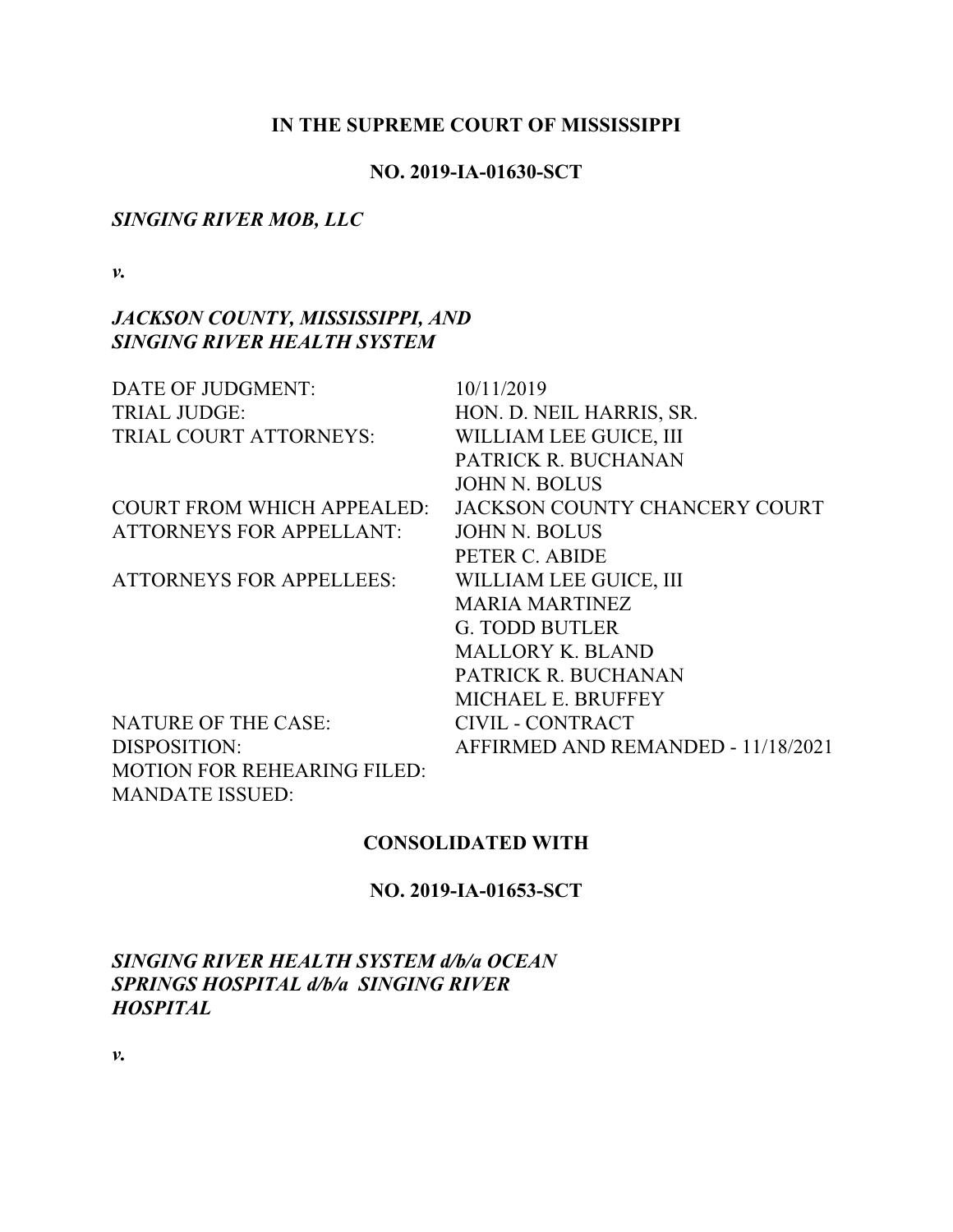### *SINGING RIVER MOB, LLC, AN ALABAMA LIMITED LIABILITY COMPANY*

| DATE OF JUDGMENT:                  | 10/11/2019                         |
|------------------------------------|------------------------------------|
| <b>TRIAL JUDGE:</b>                | HON. D. NEIL HARRIS, SR.           |
| <b>COURT FROM WHICH APPEALED:</b>  | JACKSON COUNTY CHANCERY COURT      |
| <b>ATTORNEYS FOR APPELLANT:</b>    | <b>G. TODD BUTLER</b>              |
|                                    | <b>MALLORY K. BLAND</b>            |
|                                    | PATRICK R. BUCHANAN                |
|                                    | MICHAEL E. BRUFFEY                 |
| <b>ATTORNEYS FOR APPELLEE:</b>     | PETER C. ABIDE                     |
|                                    | <b>JOHN N. BOLUS</b>               |
| <b>NATURE OF THE CASE:</b>         | CIVIL - CONTRACT                   |
| DISPOSITION:                       | REVERSED AND REMANDED - 11/18/2021 |
| <b>MOTION FOR REHEARING FILED:</b> |                                    |
| <b>MANDATE ISSUED:</b>             |                                    |

#### **EN BANC.**

### **CHAMBERLIN, JUSTICE, FOR THE COURT:**

¶1. This matter comes before the Court as a consolidation of two appeals from a partial summary-judgment order by the Chancery Court of Jackson County. In the first appeal, Singing River MOB, LLC, an Alabama Limited Liability Company (MOB), argues that the leases between itself and Singing River Health System (SRHS) and the lease between Jackson County, Mississippi (County), and SRHS are valid and that the chancery court erred by finding the leases invalid under Mississippi's "minutes rule." *KPMG, LLP v. Singing River Health Sys.*, 283 So. 3d 662, 669 (Miss. 2018). In the second appeal, Jackson County and SRHS contend that the chancery court erred by fashioning its own equitable relief as a result of the first ruling. MOB also raised its own objection as to the manner in which the equitable relief was fashioned. After careful review, we affirm and remand the partial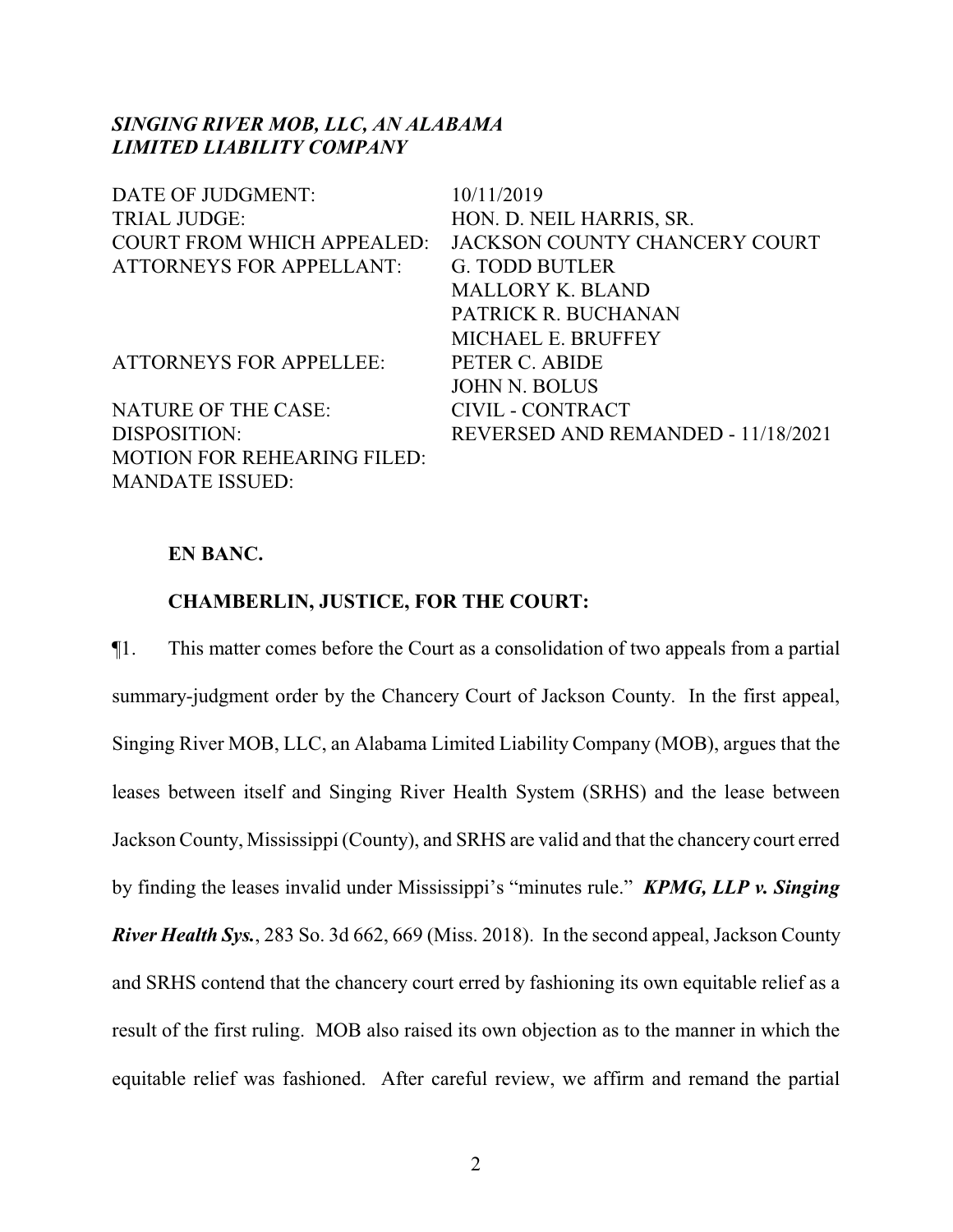summary-judgment order of the Chancery Court of Jackson County as to the first appeal (No. 2019-IA-01630-SCT); however, we reverse and remand that order as to the second appeal (No. 2019-IA-01653-SCT).

#### **FACTS AND PROCEDURAL HISTORY**

¶2. SRHS is a community hospital owned by Jackson County, established under community-hospital statutes and governed by a board of trustees. Miss. Code Ann.  $\S$ § 41-13-10 to -107 (Rev. 2018). The question before the Court involves the validity of certain leases between the County, SRHS and MOB. At the heart of this case is a medical office building project dependant upon those leases.

¶3. In the late 2000s, SRHS began to consider the prospect of building a medical office building on its medical campus, located in Pascagoula, Mississippi. The purpose of this project would be to provide a modern medical space to serve the Pascagoula area that would, among other things, enhance the medical community's image, provide a competitive advantage in physician recruiting, add space for a neuroscience center and develop an outpatient center. To that end, the parties came together for the purpose of forming the necessary leases for this project.

¶4. On March 16, 2009, the Board of Supervisors of Jackson County (County Board) unanimously passed a resolution, included in its minutes, that authorized the execution of a lease of real property to SRHS for the purpose of constructing the medical office building. The resolution included certain conditions, including that SRHS may not encumber the property without approval by the County Board, that SRHS is authorized to sublease the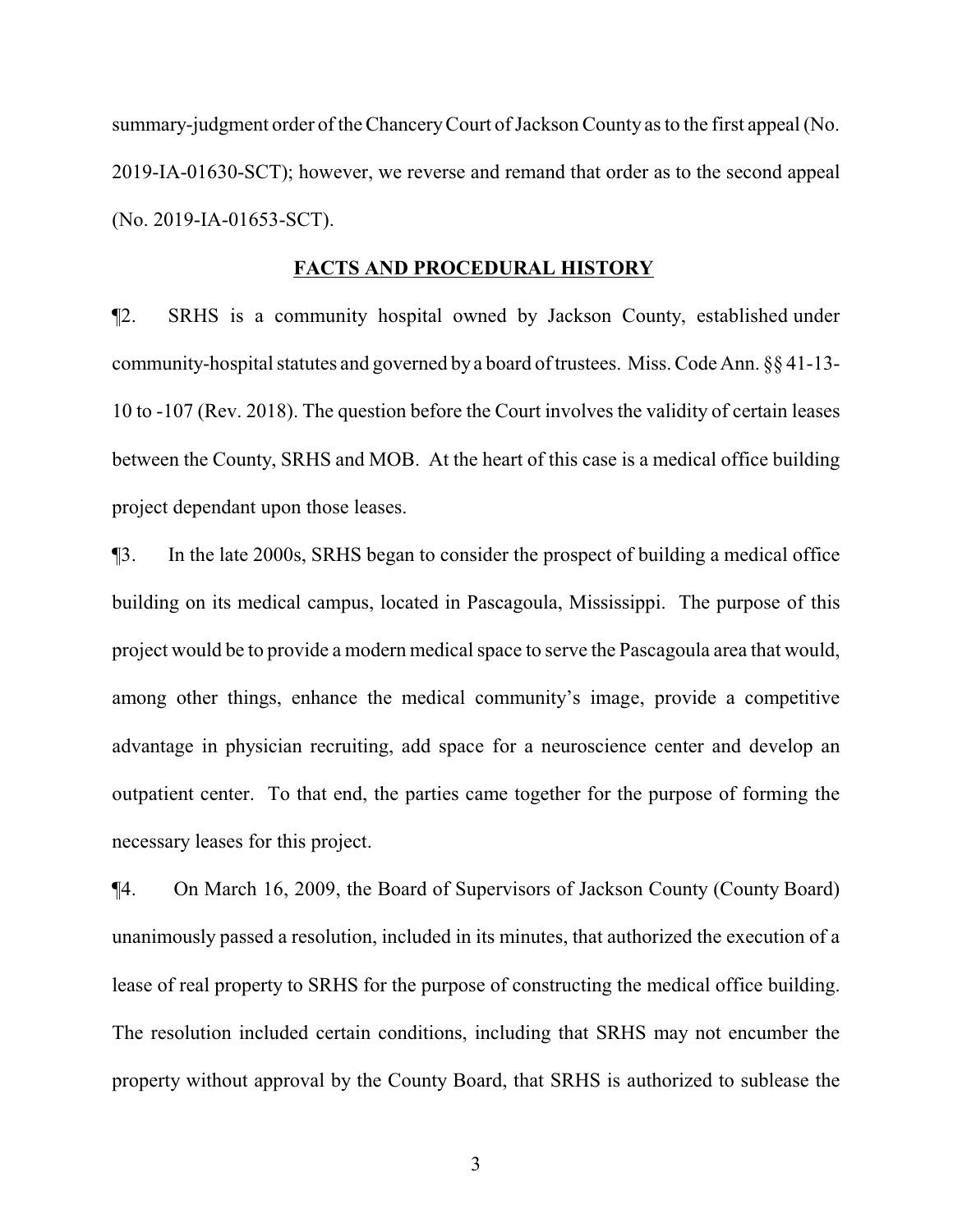property to Johnson Development, LLC (Johnson Development), and that any other sublease of the property by SRHS must be approved by the County Board.

¶5. The County and SRHS then entered into their lease on March 26, 2009. The County Board ratified by resolution, included in the minutes, the execution of this lease on April 6, 2009. The April 6, 2009 minutes of the County Board also included, by attachment, this lease between the County and SRHS. Specifically, the minutes show that "the Lease Agreement, a copy of which is *attached* hereto, has been finalized and the Board of Supervisors desires to ratify said Lease Agreement and *spread upon its Minutes*." (Emphasis added.) This lease between the County and SRHS is known as the Prime Ground Lease.

¶6. The Board of Trustees of Singing River Health System (SRHS Board) also convened to discuss the medical office building project and, specifically, the terms of an agreement for such a project with MOB. The first board meeting was held on January 13, 2009, as shown on the minutes.<sup>1</sup> At this meeting, the SRHS Board received presentations regarding the medical office building project that included, among other things, the project's history and objectives, the project's financial impact, a review of the project's financing and leasing plans and a review of the SRHS campus plan that included specific placement of the medical office building. During this time, the members of the SRHS Board received the following summary of terms of the project, verbatim:

**Structure.** Ground lease will be between SRHS and a Singing River MOB LLC. The LLC will make ground lease payments to SRHS. SRHS will be the master lessor of the building and will make occupancy lease payments to the

<sup>&</sup>lt;sup>1</sup> We note that this discussion by SRHS's Board of the medical office building project occurred *before* the County Board authorized the lease between the County and SRHS.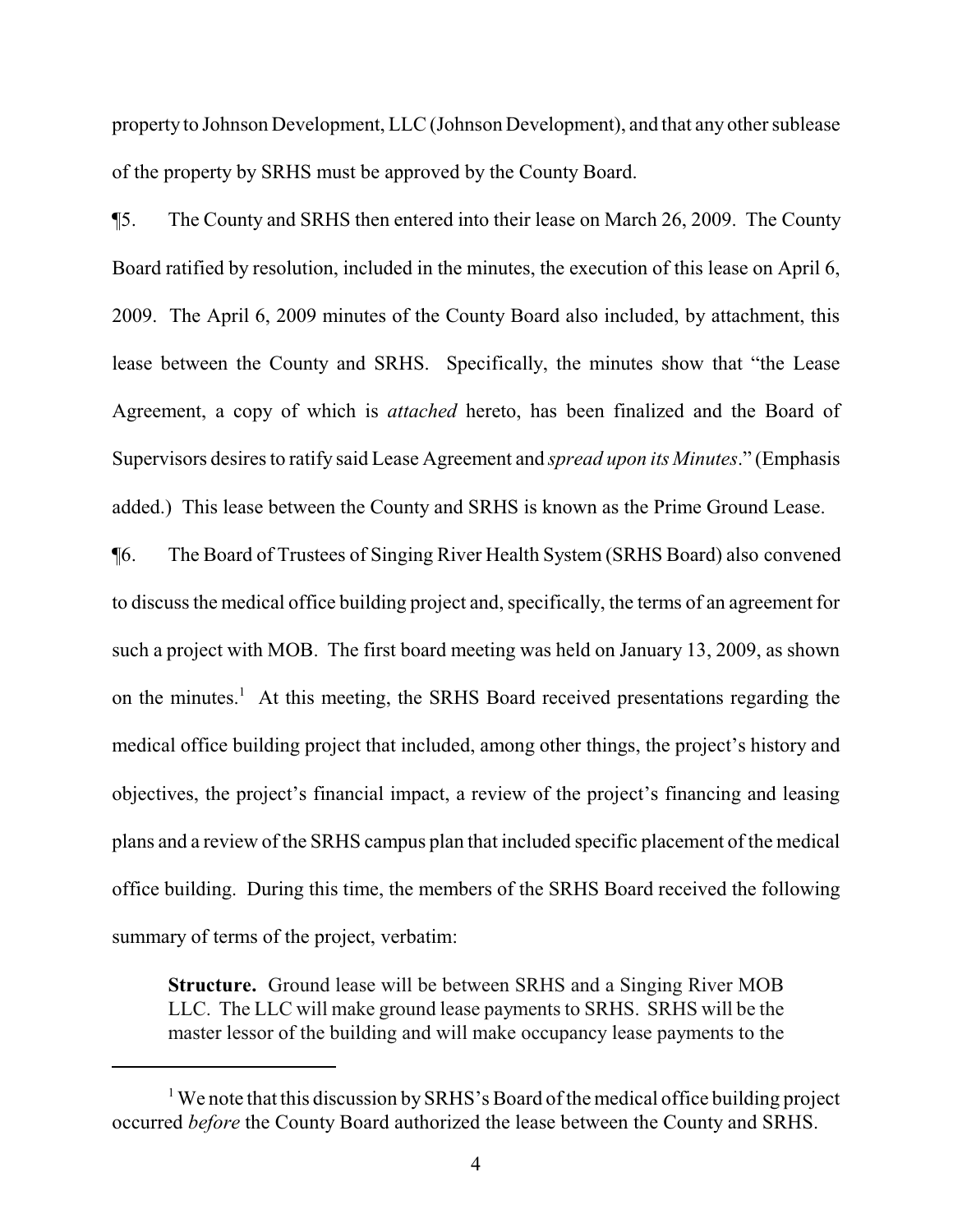LLC. The LLC will be completely owned by Johnson Development, LLC.

**Ground Lease Financials.** Ground lease will be based on fair market value (FMV) of property. Square footage quantity will be equal to the footprint of the building (estimated at 35,000 square feet). Ground lease payments will not be less than \$14,000 per year (based on value of \$300,000 per acre and 6% return). A 3% annual escalator will be applied.

**Occupancy Lease Financials.** Will not exceed \$19.50 per square foot per MOB space, \$26.60 for radiology space and \$28.50 for wellness center space. Expenses are estimated at \$8.00 per square foot. Lease is triple net with a 3% escalator. Square footage lease rates based on buildout allowance of \$85 per square foot for office space \$130 for radiology and wellness areas.

**Exceeding buildout allowance.** SRHS will have option of renegotiating occupancy lease rates or paying overage out of cash directly to the contractor/builder.

**Easements.** SRHS will make sure that appropriate utilities are available "at the road". The building budget includes any expenses related to getting utilities to the building site. SRHS will also grant a parking easement to Singing River MOB, LLC. The building budget includes monies to construct parking and lighting. SRH will maintain parking and lighting once constructed.

**Term.** Ground lease will have an initial term of 25 years. SRHS will have the option of extending for another 25 year term.

**Reversion Terms.** If SRHS chooses not to renew the ground lease for an additional 25 year term, SRHS will purchase the leasehold interest at FMV of building (based on appraisal of building). If ground lease is extended for an additional 25 year term, at the end of the second 25-year term SRHS will be able to purchase the leasehold interest at 50% of FMV of building providing, that SRHS has been a majority tenant during the second ground lease period. Majority is defined as more then 50%.

**Expenses.** Singing River MOB, LLC[] will "direct pay" all expenses (taxes, utilities, insurance, maintenance, etc.).

**Use of premises.** There are a number of restrictions on how the building can be used. For example, SRHS must give permission if the building is to ever be used as anything other than what the building will be used for when it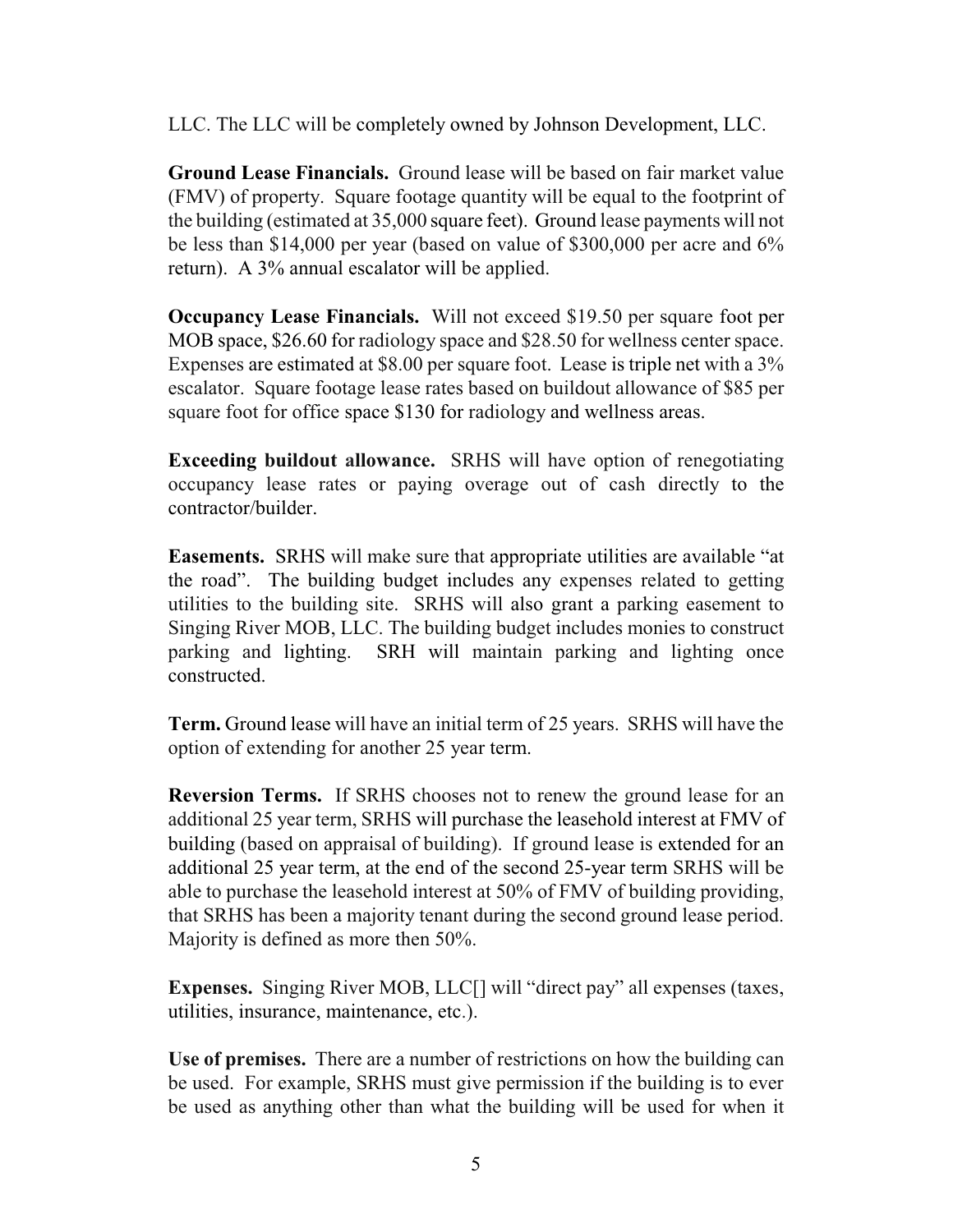opens. Any physician occupying the building must be on staff with SRHS. Physicians cannot perform surgical procedures without SRHS consent.

**Right to sell.** Singing River MOB, LLC[] can sell or transfer its leasehold interest in the building. However, all "use of premises" restrictions follow any such sell or transfer. SRHS will have right of first refusal.

**Right of first refusal.** SRHS always has first right of refusal. Language included specifying that any offers must be within reasonable market ranges.

**Right to purchase.** Terms are being negotiated so that SRHS has the option of purchasing the building at FMV after a specified time period.

**Assingments/subleases.** Singing River MOB, LLC may sublease or assign any portion of the building not leased by SRHS (subject to ground lease terms and restrictions).

**Occupancy Lease Term:** One term at 25 years.

**Property Management.** SRHS can manage property internally or could contract with a firm such as Johnson Development, or other property management firm. Estimated expenses of \$8.00 per sq. ft include allowance for property management services.

**Refurbishment Allowance.** Occupancy leases include \$5.00 per square foot allowance for carpet, paint, wall covering etc. Allowance is available in 12.6 years and is indexed to the CPI.

**Major Mechanical Replacement.** Singing River MOB, LLC[] agrees to a one-time replacement of anymajor mechanical equipment due to failure during the occupancy lease term.

This summary provided the foundation of the sublease arrangement between SRHS and

MOB that would ultimately result in a separate written Secondary Ground Lease and

Occupancy Subleases. Under these leases, SRHS would receive ground payments from

MOB. The purpose of these payments was for MOB to build the medical office building.

In return, MOB would receive occupancy payments from SRHS for SRHS's use of the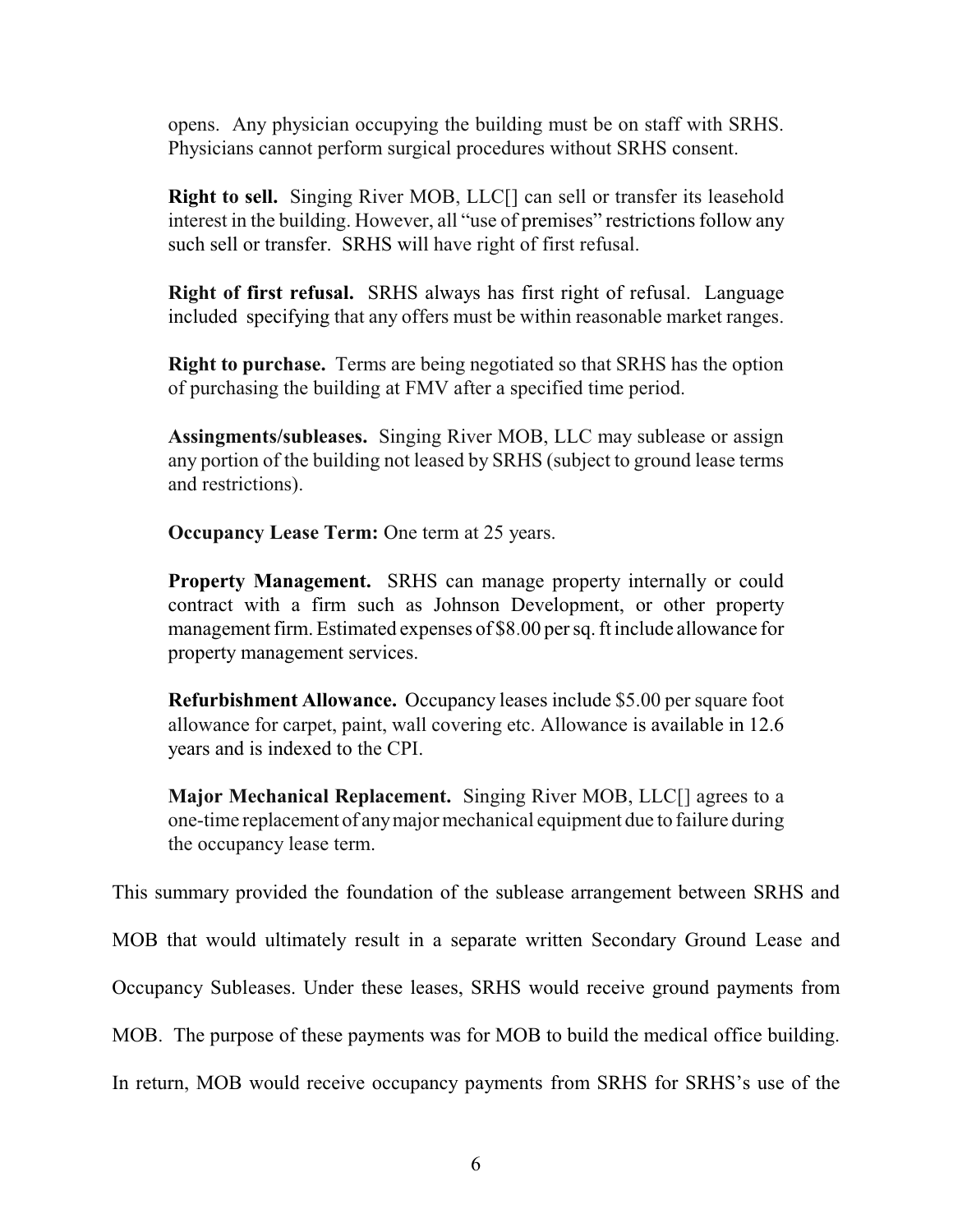medical office building. This January 13, 2009 summary was spread upon the minutes of the SRHS Board.

¶7. At this juncture, it is necessary to recognize two important facts. First, as indicated previously, while the SRHS Board discussed the medical office building project as it relates to discussions between SRHS and MOB, the record does not show that the SRHS Board minutes ever mentioned, or attached, the Prime Ground Lease between SRHS and the County. Second, Johnson Development was the original and intended sublessor in the medical office building project, particularly in the eyes of the County. This company's purpose was to develop the medical office building project by subleasing the property from SRHS that SRHS was in turn leasing from the County. As evidenced by the summary provided at the January 13, 2009 SRHS Board meeting, Johnson Development was ultimately replaced by MOB, one of the parties to this action. According to the record, "affiliates of Johnson Development established [MOB]." Specifically, James Milton Johnson was a manager of Johnson Development, LLC. The record then shows that Johnson Development, LLC, was the manager of Singing River MOB Manager, LLC, and Singing River MOB Manager, LLC, was shown as the manager of MOB. This change, however, was never explicitly approved by the County.

¶8. After the approval of these leases, the parties continued to develop the medical office building project. On October 28, 2009, the County issued an Estoppel Certificate to the lenders who financed the transaction between SRHS and MOB. On that same day, the SRHS Board's minutes show that the SRHS Board authorized the chief executive officer of SRHS,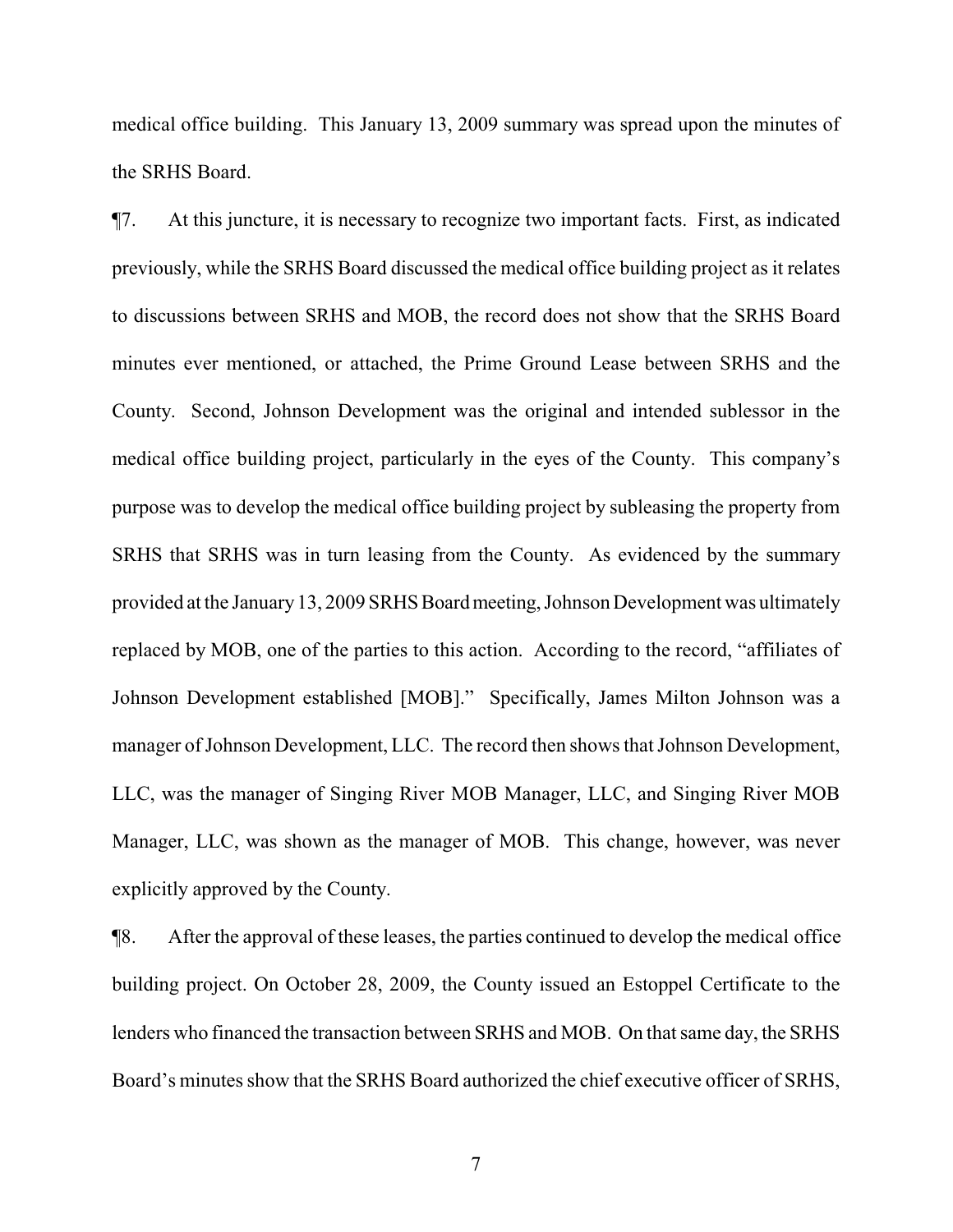Chris Anderson, "to execute and deliver any and all documents necessary to provide" for the SecondaryGround Lease and the OccupancySubleases with MOB. Then, nearly a year later, on November 30, 2010, the Occupancy Leases were amended (i.e., Amended Occupancy Subleases). The amendments include, among other things, a change to the amount of rented square feet and the base rental amount. The Amended Occupancy Subleases, however, were not evidenced on the SRHS Board's minutes.<sup>2</sup>

¶9. For nearly a decade, the County, SRHS, and MOB operated together with no apparent problem. On June 7, 2018, however, the County sued SRHS and MOB seeking a declaration that the leases were void or, alternatively, voidable. The County argued that the leases were void because SRHS and MOB failed to comply with the County's March 16, 2009 enabling resolution. Alternatively, the County contended the leases were voidable because "governing" authorities may not bind their successors in office to contracts which take away the rights and powers conferred by law in the absence of statutory authority."

¶10. In May of 2019, MOB answered the County. MOB denied that the leases were void or voidable and argued that the leases were valid. Then, SRHS answered the County, but SRHS also filed a cross-claim against MOB. In SRHS's answer and cross-claim, SRHS joined the relief requested by the County, that is, that the leases must be declared void or voidable. Essentially, SRHS additionally argued that the leases were void because theywere not spread upon the minutes.

¶11. A few months later, each party to this action filed a summary-judgment motion. On

<sup>&</sup>lt;sup>2</sup> The chief compliance officer of SRHS, Stephanie Taylor, kept the leases in her office.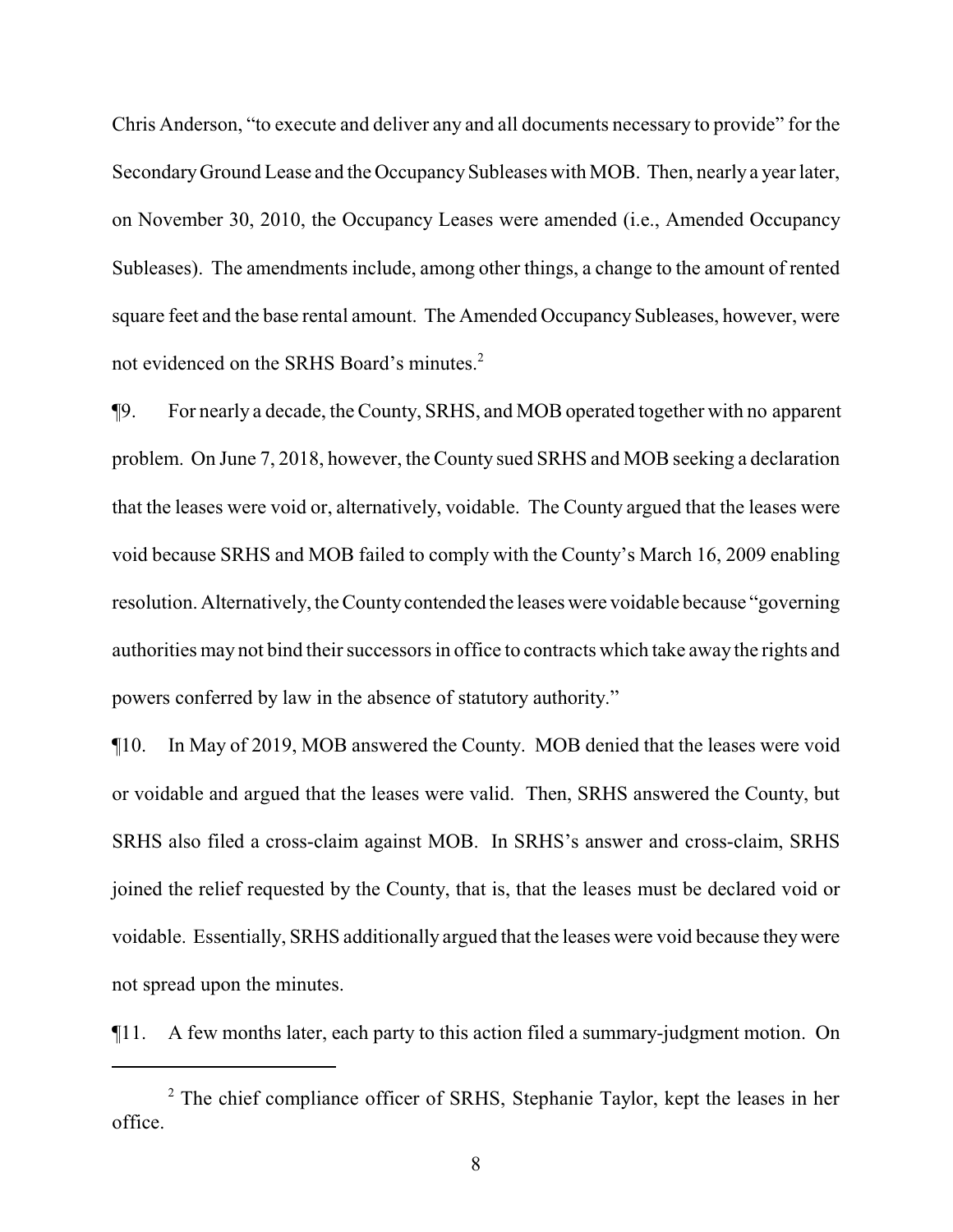October 11, 2019, the chancery court entered a partial summary-judgment order finding that the essential terms were not contained in the minutes. Specifically, the chancery court found that "two essential provisions of the leases, sub-leases and amended sub-leases that are not contained in either the minutes of the Jackson CountyBoard of Supervisors or in the minutes of the SRHS Board of Trustees: (1) default provisions and (2) amended sub-lease provisions." Additionally, the chancerycourt found that "[t]he amended sub-lease provisions setting forth the amounts to be paid by SRHS to MOB are not contained in any minutes of SRHS Board of Trustees or the Jackson County Board of Supervisors, as required by law." For those reasons, the chancery court declared that the leases were void. This is the basis for the first interlocutory appeal. $3$ 

¶12. The chancery court did not stop there, however. Instead, the chancery court went on to order the sale of the medical office building from MOB to SRHS. To this end, the chancery court ordered an appraisal of the medical office building for the purpose of determining the fair market value and the fair market monthly rental rate of the medical office building. Accordingly, the chancery court directed SRHS to pay MOB \$17,800,000 for the fair market value of the property and \$140,104.08 for the fair market monthly rental rate for the month of November 2019. The chancery court reasoned that "the unjust enrichment law and the principles of equity" required this remedy. This is the basis for the second interlocutory appeal.

<sup>&</sup>lt;sup>3</sup> While MOB now argues for the validity of the leases, we note that in MOB's brief in opposition to summary judgment, MOB conceded that the validity of the Secondary Ground Lease and the Occupancy Subleases depends upon the validity of the Prime Ground Lease.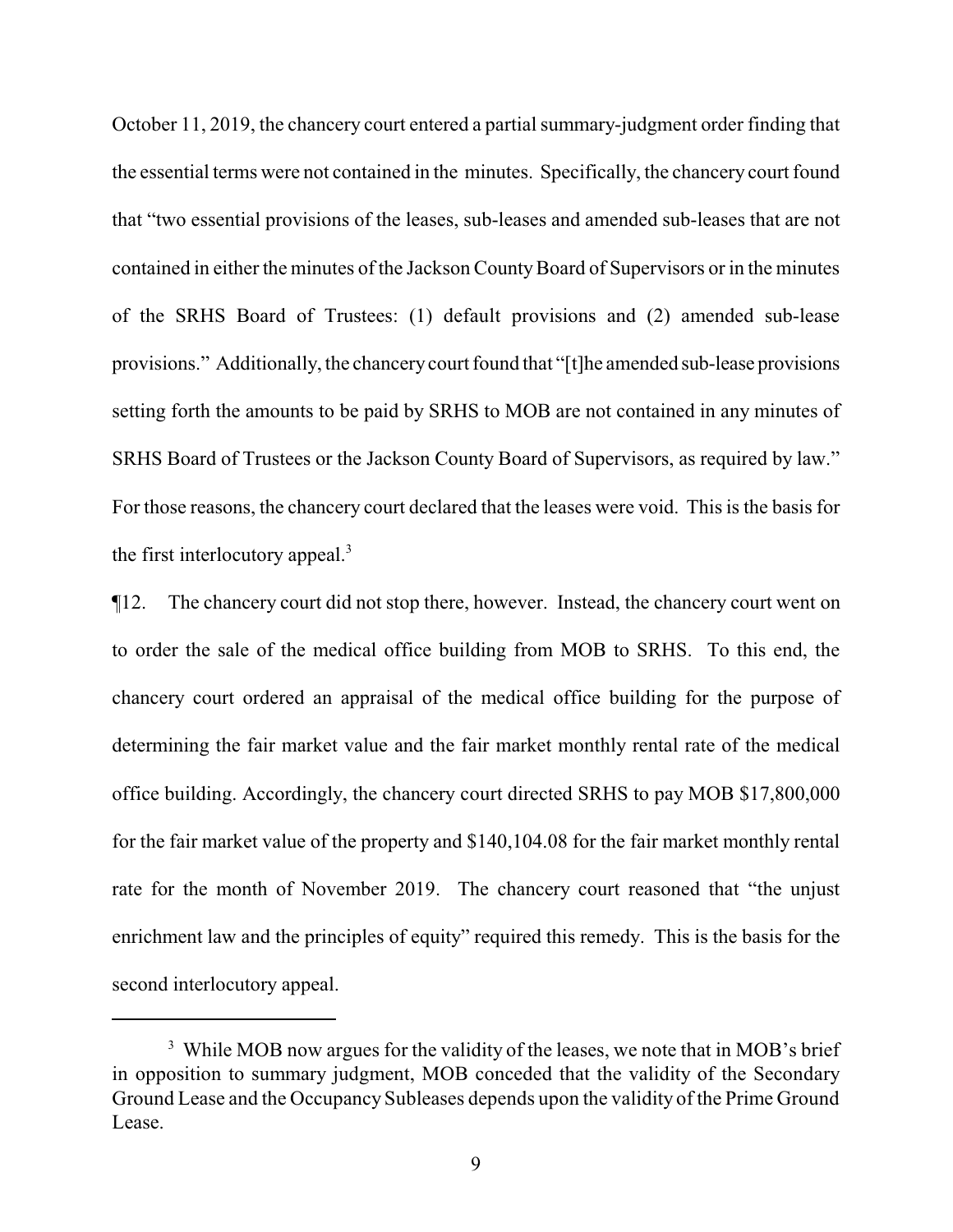¶13. No party was satisfied with the chancery court's order. Thus, two interlocutory appeals of that order were initiated, and after granting both, this Court consolidated the two appeals.

### **ISSUES PRESENTED**<sup>4</sup>

¶14. On appeal, the parties have raised the following issues:

- I. Whether the chancery court correctly applied the minutes rule.
- II. Whether the chancery court correctly applied the equitable estoppel doctrine.
- III. Whether the chancery court correctly crafted an equitable remedy.

# **STANDARD OF REVIEW**

¶15. This Court reviews summary-judgment rulings de novo. *Dalton v. Cellular S., Inc.*, 20 So. 3d 1227, 1231 (Miss. 2009). Those rulings may only be affirmed when the record shows that "there is no genuine issue of material fact and that the movant is entitled to a judgment as a matter of law." *U.S. Fid. & Guar. Co. of Miss. v. Martin*, 998 So. 2d 956, 962 (Miss. 2008) (citing *Germany v. Denbury Onshore, LLC*, 984 So. 2d 270, 275 (Miss. 2008)).

# **DISCUSSION**

# **I. Whether the chancery court correctly applied the minutes rule.**

¶16. The chancery court determined the leases to be invalid for failure to comply with Mississippi's long-held minutes rule. MOB contends that the minutes rule wassatisfied and,

<sup>&</sup>lt;sup>4</sup> This section reflects the questions raised by the parties on appeal, but the issues as stated here have been reworded for efficiency.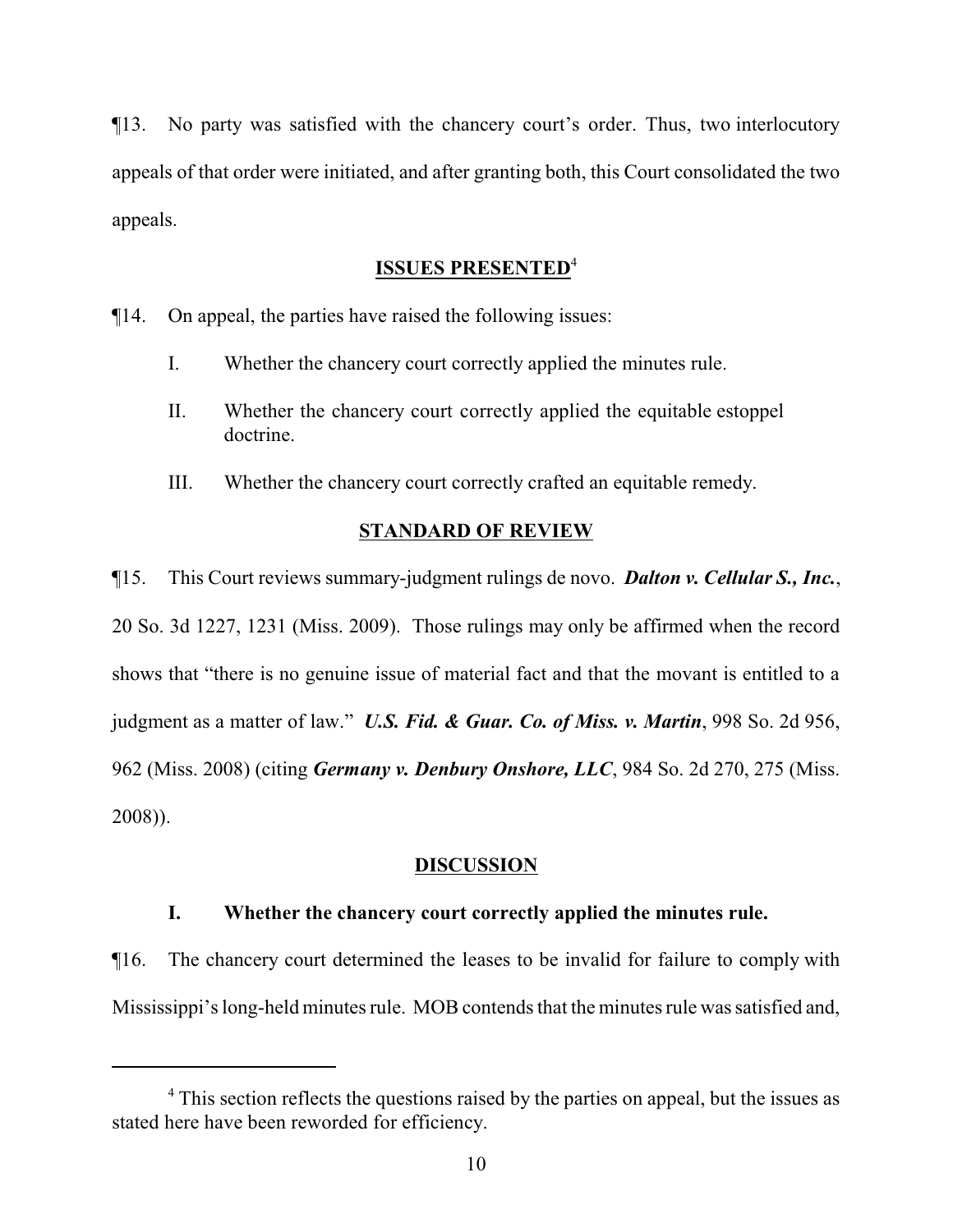therefore, the chancellor erred. The primary issue here is whether the minutes rule was satisfied.

¶17. As recently as 2018, the minutes rule was analyzed by this Court in *KPMG, LLP v.*

*Singing River Health Systems*, 283 So. 3d 662 (Miss. 2018). In *KPMG*, the Court

recognized that

For well over a century, this Court has consistently held that public boards speak only through their minutes and that their acts are evidenced solely by entries on their minutes. *See, e.g.*, *Wellness, Inc. v. Pearl River Cty. Hosp.*, 178 So. 3d 1287, 1290 (Miss. 2015) (board of trustees of community hospital must keep minutes of its official business and speaks and acts only through its minutes); *Ladner v. Harrison Cty. Bd. of Supervisors*, 793 So. 2d 637, 639 (Miss. 2001) (board of supervisors can only act through its minutes); *Nichols v. Patterson*, 678 So. 2d 673, 677 (Miss. 1996) (boards of supervisors' contracts, and every other substantial action taken by them, must be evidenced by entries on their minutes and can be evidenced in no other way); *Bruner v. Univ. of S. Miss.*, 501 So. 2d 1113, 1116 (Miss. 1987); *Thompson v. Jones Cty. Cmty. Hosp.*, 352 So. 2d 795, 796 (Miss. 1977) (sustaining motion to dismiss because contract was not entered on minutes and enough of the substance of the contract was not contained in the minutes for a determination of the liabilities and obligations of the contracting parties without evidence dehors the minutes); *Miss. State Highway Comm'n v. Sanders*, 269 So. 2d 350 (Miss. 1972) (state commission bound only by affirmative action evidenced by an entry on its minutes and one member's individual acts not binding on the commission); *Cheatham v. Smith*, 229 Miss. 803, 92 So. 2d 203 (1957) (boards of trustees of school districts can act only through their minutes); *Bd. of Supervisors of Adams Cty. v. Giles*, 219 Miss. 245, 68 So. 2d 483 (1953) (when the board of supervisors' minutes evidenced what the board did and "showed the substantial provisions of the contract," the minutes rule was satisfied); *Martin v. Newell*, 198 Miss. 809, 23 So. 2d 796 (1945) (validity of the contract required an entry of an order on the minutes of the boards); *Smith Cty. v. Mangum*, 127 Miss. 192, 89 So. 913 (1921) (board of supervisors of a county can only enter into an express contract by an order spread upon its minutes); *Marion Cty. v. Foxworth*, 83 Miss. 677, 36 So. 36 (1904) (contract entered by board of supervisors evidenced on minutes when stated with certainty and full detail and stated with clearness the price to be charged for each specific portion); *Bridges & Hill v. Bd. of Supervisors of Clay Cty.*, 58 Miss.  $817(1881)$  (boards of supervisors bind counties only when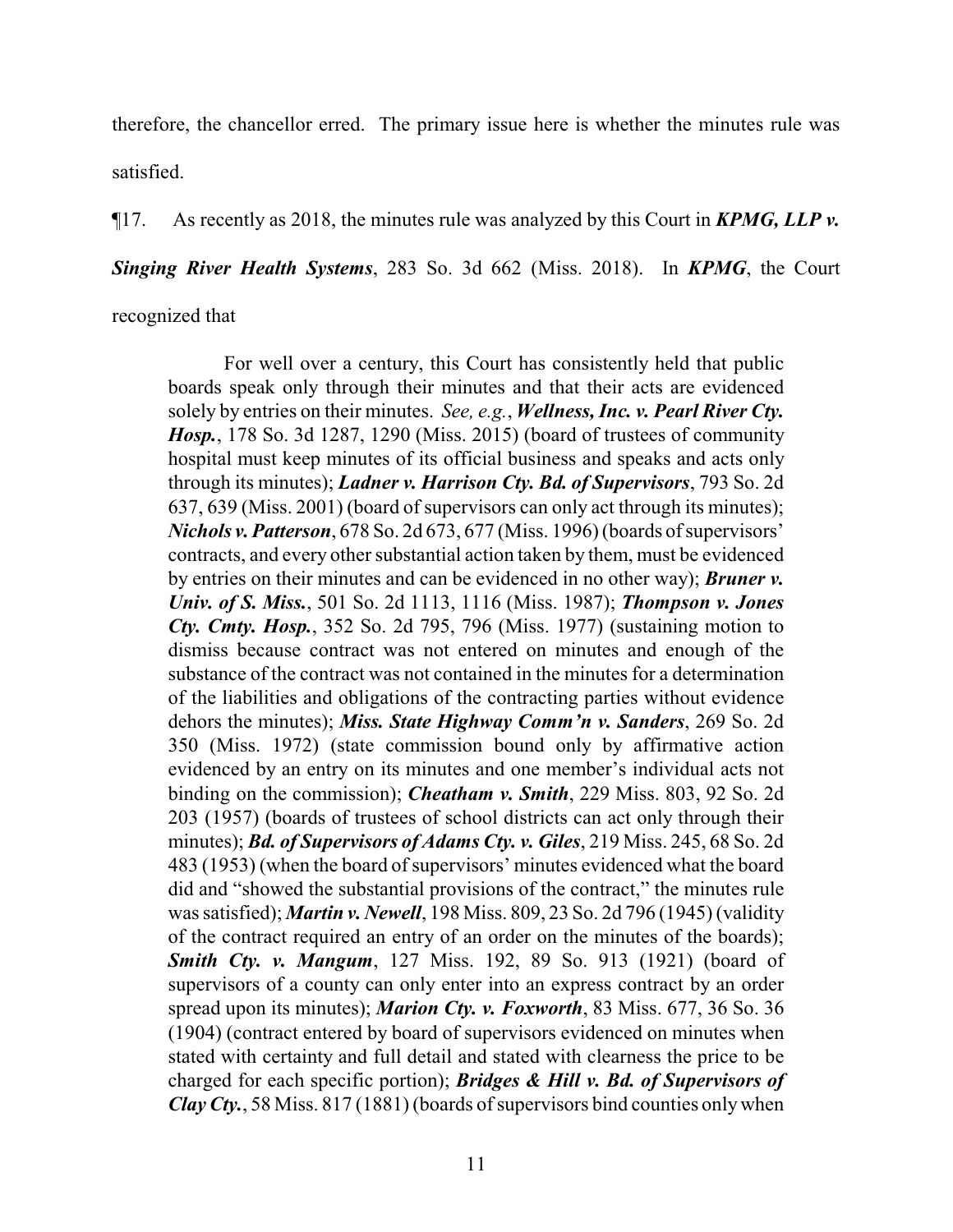acting within their range of authority and when their contracts are evidenced by the entries on their minutes).

283 So. 3d at 669. The Court went on to say that "[l]ike any other public board, a board of trustees of a community hospital is required to 'keep minutes of its official business[.]' Miss. Code Ann. § 31-13-35(3) (Rev. 2013)." *Id.* at 669-70 (second alteration in original).

¶18. It is noted that, "the entire contract need not be placed on the minutes." *Id.* at 670 (quoting *Wellness, Inc.*, 178 So. 3d. at 1290-91); *see Thompson*, 352 So. 2d at 797 (holding "that a contract with a public board may be enforced if enough of the terms and conditions of the contract are contained in the minutes for determination of the liabilities and obligations of the contracting parties without the necessity of resorting to other evidence"). "However, it is the responsibility of the entity contracting with the Board itself, to ensure that the contract is legal and properly recorded on the minutes of the board." *KPMG*, 283 So. 3d at 670 (internal quotation marks omitted) (quoting *Wellness, Inc.*, 178 So. 3d at 1291).

## *A. Whether the minutes rule was satisfied as to the Prime Ground Lease.*

¶19. The Prime Ground Lease established the terms of the agreement between the County and SRHS for the purpose of building a medical office building. The CountyBoard attached this lease to its minutes when the County Board executed the lease with SRHS. The record, however, does not show SRHS's Board, likewise, included the Prime Ground Lease in its minutes.

¶20. A public board cannot act without evidencing its acts upon its minutes. *Wellness, Inc.*, 178 So. 3d at 1290 ("A community hospital board of trustees, as does any public board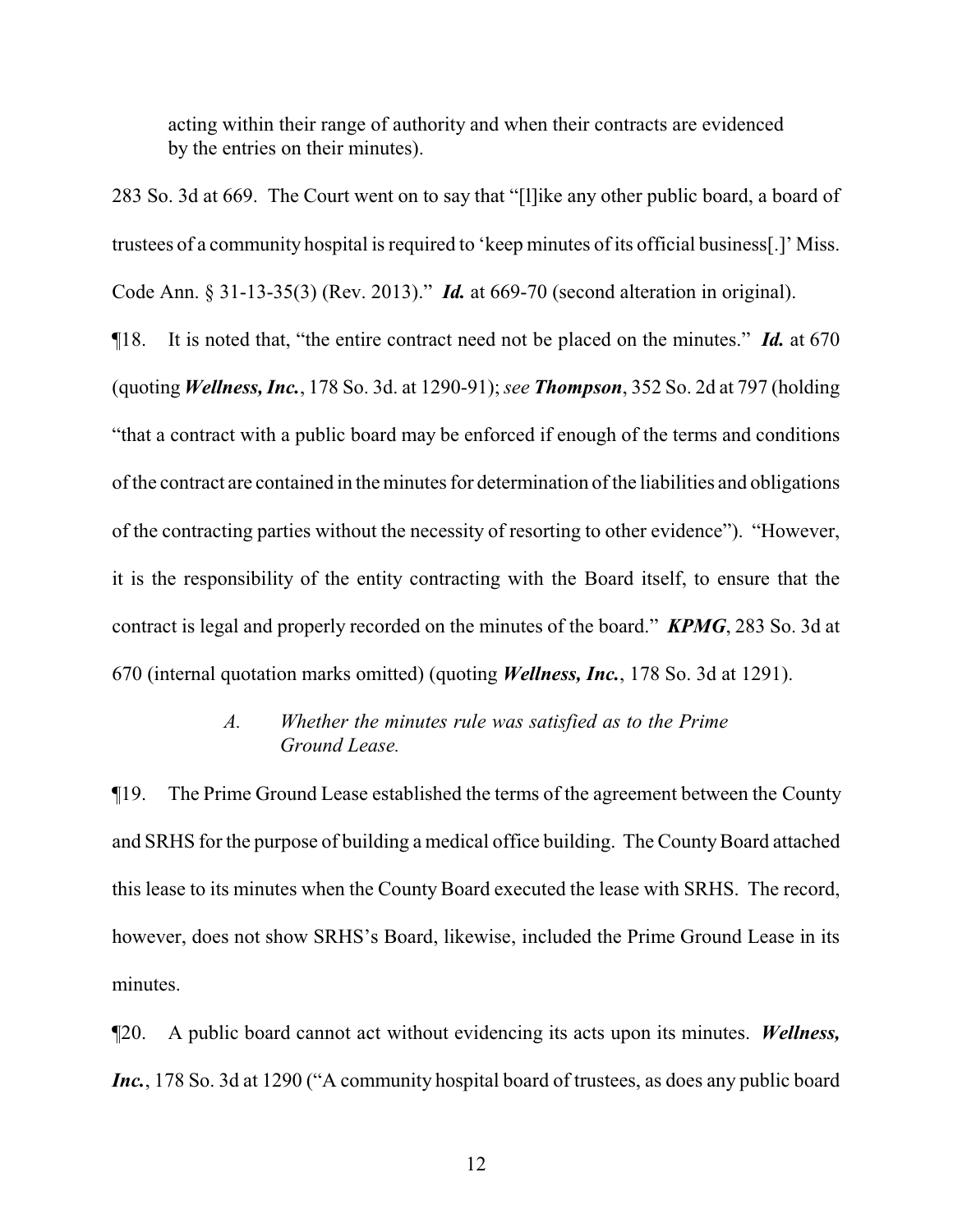in the State of Mississippi, speaks and acts only through its minutes." (citing *Thompson*, 352 So. 2d at 796)). "Furthermore . . . the importance of the public policy involved will be the overriding factor in such disputes even when 'the rule may work an apparent injustice.'"

*Butler v. Bd. of Supervisors for Hinds Cnty.*, 659 So. 2d 578, 582 (Miss. 1995) (quoting *Colle Towing Co. v Harrison Cnty.*, 213 Miss. 442, 57 So. 2d 171, 172 (1952)).

¶21. We hold that the minutes rule was not satisfied because SRHS Board failed to include, by attachment or otherwise, the Prime Ground Lease within its minutes.<sup>5</sup> Therefore, the chancellor did not err by determining that the Prime Ground Lease in this case was void and thus invalid. <sup>6</sup>

¶22. We respectfully disagree with Justice Griffis's contention that the chancery court inappropriately considered the application of the minutes rule to the Prime Ground Lease. CDIP Op. ¶¶ 50-53. Justice Griffis is concerned that the chancery court's invalidation of the

<sup>&</sup>lt;sup>5</sup> Justice Griffis states that "[t]he fact that SRHS did not include the Prime Ground Lease in its minutes does not give Jackson County the right to declare the Prime Ground Lease to be void." CDIP Op. ¶ 69. However, the County, as a contracting party, has the same right to claim the invalidity of a lease for failure to be included in the minutes as would a private citizen. Further, there is nothing in the SRHS Board minutes indicating that they ever agreed to the Prime Ground Lease.

<sup>&</sup>lt;sup>6</sup> Justice Griffis states that "I can find no cases that discuss or support the finding of an 'invalid' contract. The cases cited by the majority do not rule that the relevant contracts were void or invalid." CDIP Op.  $\P$  68. We respectfully point the dissent's attention to *Wellness, Inc. v. Pearl River County Hospital*, 178 So. 3d at 1290 (holding that an arbitration agreement is *not valid* because the hospital board minutes did not include sufficient reference to liabilities and obligations to mediate or arbitrate). *See also Rawls SpringsUtil. Dist. v. Novak*, 765 So. 2d 1288, 1292 (Miss. 2000) (holding that an agreement not included in the minutes of a public board "render[s] the agreement *void*" (emphasis added)).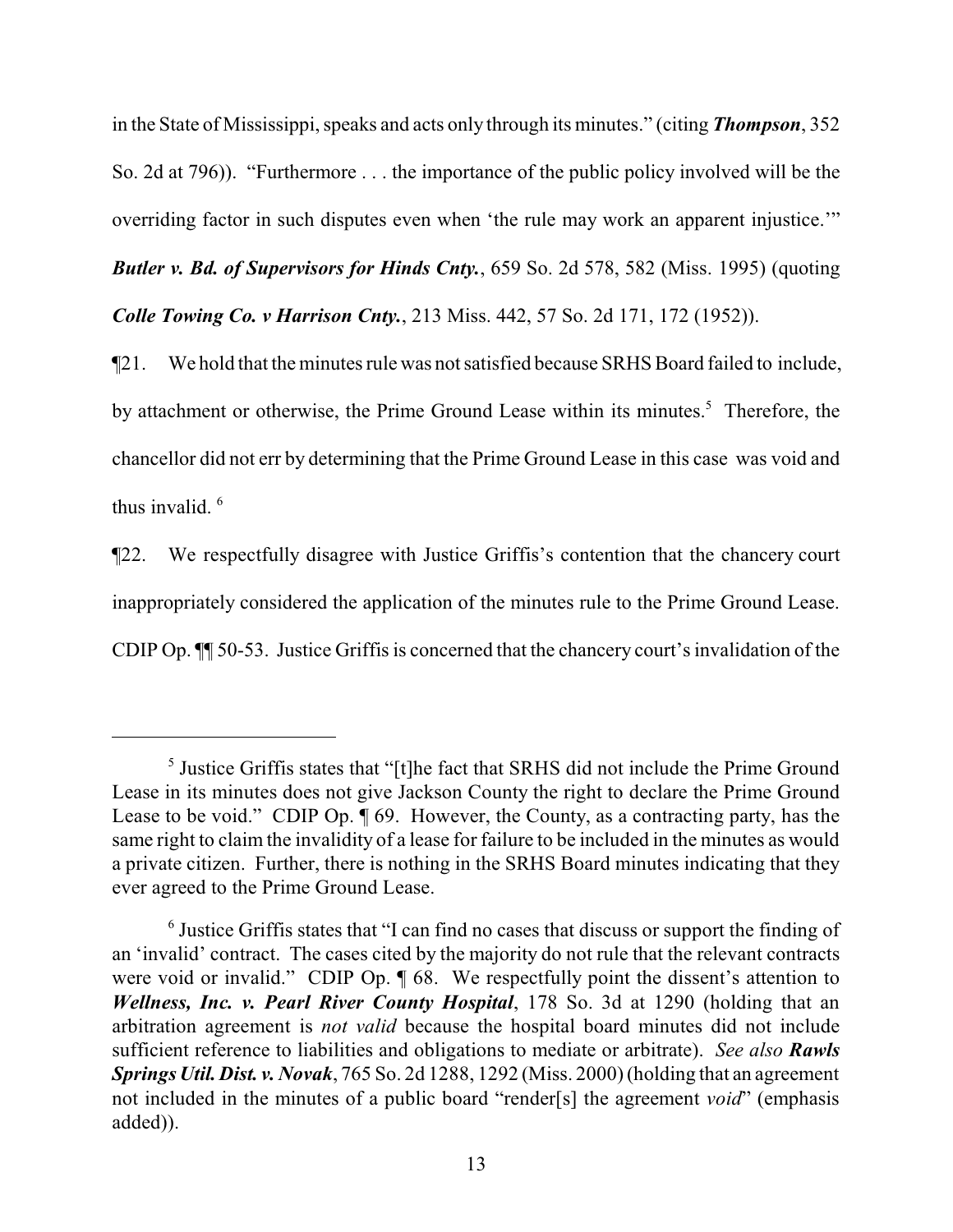Prime Ground Lease was not requested in the County's written summary-judgment motion.<sup>7</sup> While we agree that our review of summary judgment is limited to what the parties presented before the chancery court, such limitation is not restricted merely to the written motions. Indeed, in its memorandum in support of its motion for summary judgment, the County requested, albeit for different reasons, that the chancery court invalidate the Prime Ground Lease for failure to comply with the minutes rule. The County even cites *KPMG*, 283 So. 3d 662, in support of its argument. Also, MOB had the opportunity to respond to this issue and did so in its own memorandum in support of its motion for summary judgment.<sup>8</sup>

¶23. Furthermore, the issue of whether the parties ever requested that the chancery court determine the validity of the Prime Ground Lease under the minutes rule has now, for the first time, been raised by Justice Griffis. While we conclude that the issue of whether the Prime Ground Lease was valid under the minutes rule was raised by the parties at the summary-judgment stage, nevertheless, the chancery court "will not be put in error on appeal

<sup>&</sup>lt;sup>7</sup> In focusing on whether the parties ever requested a determination of the validity of the Prime Ground Lease under the minutes rule, Justice Griffis states that "JacksonCounty's complaint does not allege or claim that the Prime Ground Lease was void under the minutes rule. The majority concedes this is correct." CDIP Op. ¶ 49. We disagree. We do concede, however, that the County never used the term "minutes rule" in its complaint.

<sup>&</sup>lt;sup>8</sup> Justice Griffis deems our review of this, curiously, to be an amendment to the Mississippi Rules of Civil Procedure. *See* CDIP Op. ¶ 56. It is not, of course. Parties having matters decided by agreement, of which they had adequate notice, is nothing new. This includes matters brought up in a memorandum and argued by agreement. This procedure has previously been addressed by the Court of Appeals. *See Estate of Turner v. Town of Pharmacy & Gifts, LLC*, 310 So. 3d 1229, 1233 n.5 (Miss. Ct. App. 2021) (citing *Thornton v. Big M Transp. Co.*, 146 So. 3d 393, 398 (Miss. Ct. App. 2014)) (holding that a trial court may consider a matter raised in a rebuttal memorandum in support of a motion for summary judgment when the other side has the opportunity to respond to such matter).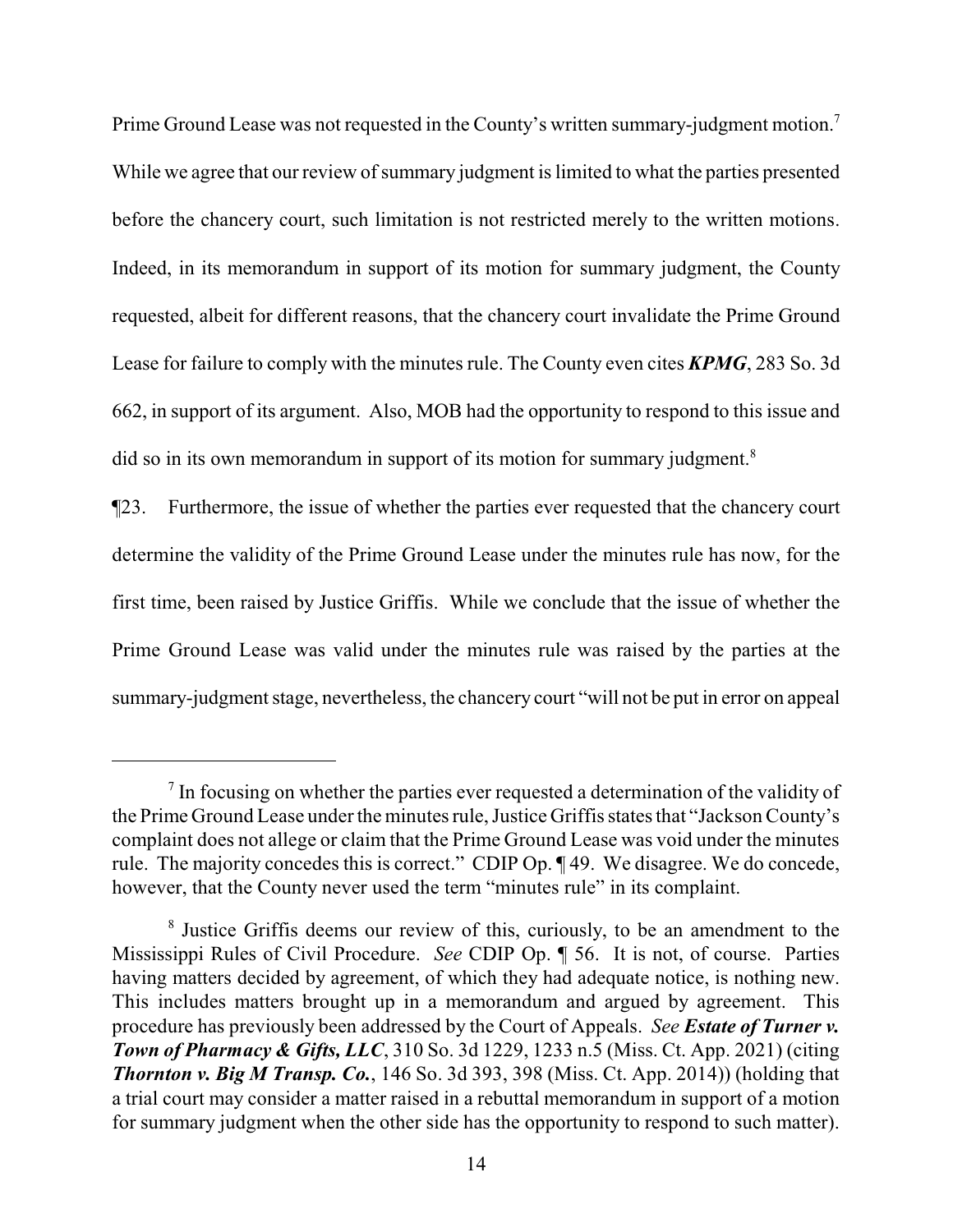for a matter not presented to it for decision." *Mills v. Nichols*, 467 So. 2d 924, 931 (Miss. 1985) (citing *Nat. Father v. United Methodist Child.'s Home*, 418 So. 2d 807 (Miss. 1982)). For reasons stated above, we do not agree with the assertions of Justice Griffis that the chancery court acted *sua sponte*. Nevertheless, we do additionally note that "a trial court 'may not grant summary judgment *sua sponte* on grounds not requested by the moving party' without notice and an opportunity to respond." *Peavey Elecs. Corp. v. Baan U.S.A., Inc.*, 10 So. 3d 945, 956 (Miss. Ct. App. 2009) (quoting *Baker v. Metro. Life Ins. Co.*, 364 F.3d 624, 632 (5th Cir. 2004)). Such *sua sponte* action by a trial court, however, is acceptable when the "losing party was on notice that she had to come forward with all her evidence." *Id.* (internal quotation mark omitted) (quoting *Arkwright-Boston Mfrs. Mut. Ins. Co. v. Aries Marine Corp.*, 932 F.2d 442, 445 (5th Cir. 1991)).

¶24. Here, notice was clearly provided and the parties, without doubt, argued the issue. Further, while the parties disagree as to whether the chancery court's ruling was correct, they did not, at the trial court or on appeal here, argue the right of the chancery court to decide the issue. No one objected to the chancery court's ruling on whether the Prime Ground Lease violated the minutes rule. In fact, by their action of presenting the issue and not objecting to its determination, the parties agreed that this was an issue for the chancery court to decide. Therefore, since no objection was made below, and none has been made to this Court, as to the issues being heard of whether the Prime Ground Lease was valid under the minutes rule, and whether the parties had notice as to that issue, we cannot now put the chancery court in error. *Mills*, 467 So. 2d at 931; *City of Jackson v. Jordan*, 202 So. 3d 199, 206 (Miss. 2016)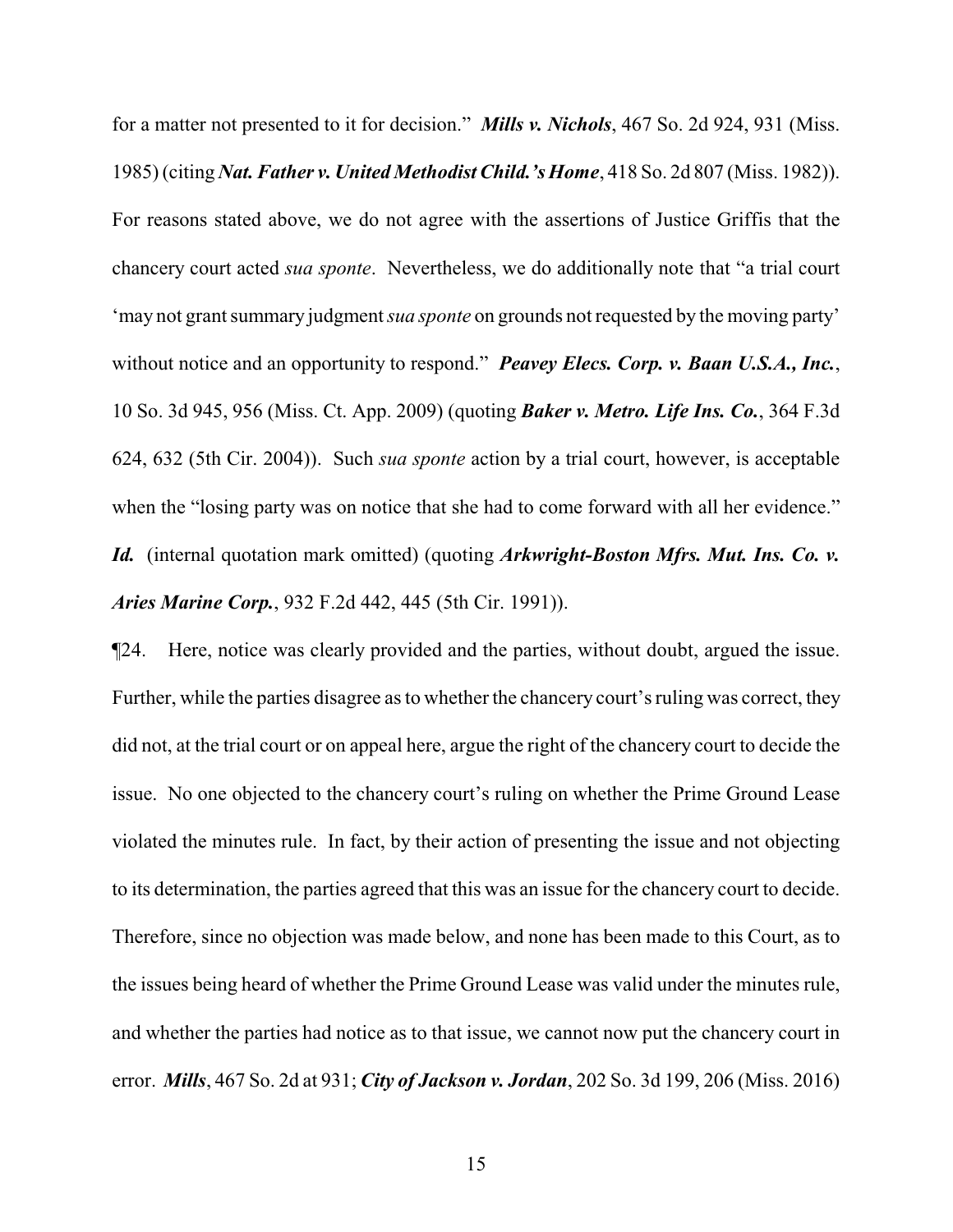("We find the city waived the issue by failing to object properly at trial[.]"); *Peavey Elecs Corp.*, 10 So. 3d at 956.

# *B. Whether the minutes rule was satisfied as to the remaining leases between SRHS and MOB.*

¶25. The remaining leases in this case—the Secondary Ground Lease, the Occupancy Subleases and the Amended Occupancy Subleases—are between SRHS and MOB. As indicated previously, we hold that the minutes rule was not satisfied as to the Prime Ground Lease. Because of this, we conclude that the remaining leases are also invalid.<sup>9</sup> However, in the interest of completeness, we provide further analysis of the remaining leases.

¶26. As established, these additional leases generally provide the terms for MOB's ground payments to SRHS and also SRHS's occupancy payments to MOB. These leases were not spread upon the minutes in their entirety.

¶27. "We therefore conclude that a contract with a public board may be enforced if enough of the terms and conditions of the contract are contained in the minutes for determination of the liabilities and obligations of the contracting parties without the necessity of resorting to other evidence." *Thompson*, 352 So. 2d at 797.

¶28. When determining whether the minutes rule was satisfied, the public board's minutes is the only evidence that may be considered. *See id.* (restricting the evidence for a minutes rule determination to the public board's minutes). Essentially, when analyzing whether the leases between SRHS and MOB satisfy the minutes rule, the only minutes available to

 $9$  Again, even MOB concedes that the validity of the leases between itself and SRHS depend upon the validity of the Prime Ground Lease.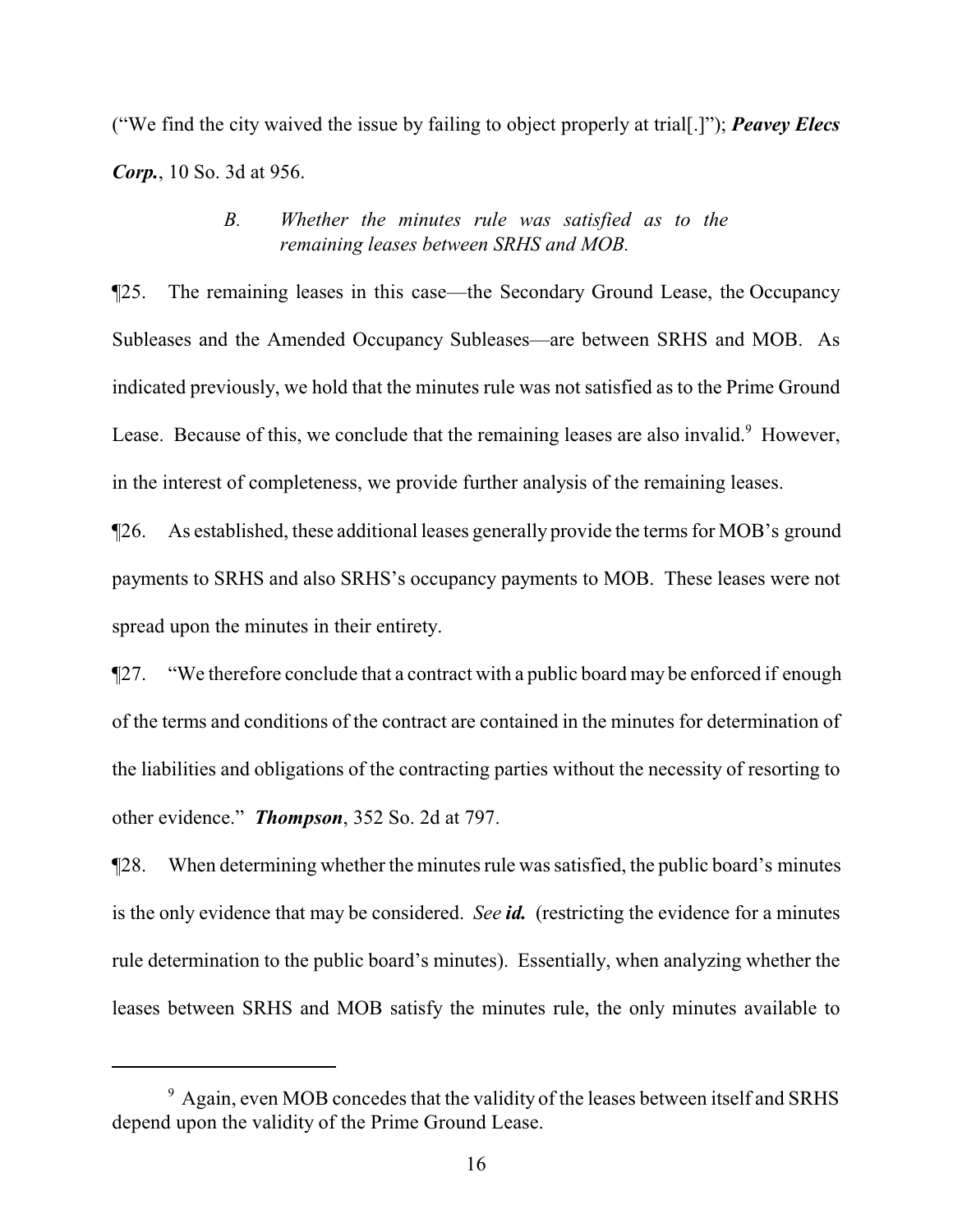consider are from two of the SRHS Board's meetings: the January 13, 2009 meeting and the October 28, 2009 meeting. Regarding the minutes from the October 28, 2009 meeting, these minutes only indicate that the SRHS Board approved a resolution authorizing the SRHS chief executive officer to execute the necessary documents to consummate the Secondary Ground Lease and the Occupancy Subleases. These minutes provide no discussion as to the terms or the obligations of the Secondary Ground Lease or the Occupancy Subleases. That leaves only the minutes from January 13, 2009, to consider.

¶29. The SRHS Board's minutes from January 13, 2009, include a summary of terms upon which the leases between SRHS and MOB are based. It is from these minutes that we must determine whether these leases satisfy the minutes rule. This Court holds that these leases are invalid, even under the *Thompson* language.<sup>10</sup>

¶30. *Thompson* requires that the minutes reveal the parties' "liabilities and obligations," or the essential terms, under the leases. *Thompson*, 352 So. 2d at 797. One of these obligations is MOB's obligation to make ground payments to SRHS for MOB's use of the land that the medical office building sits on. Specifically, this obligation is outlined in the January 13, 2009 minutes and provides the following:

Ground lease will be based on fair market value (FMV) of property. Square footage quantity will be equal to the footprint of the building (estimated at 35,000 square feet). Ground lease payments will not be less than \$14,000 per year (based on value of \$300,000 per acre and 6% return). A 3% annual escalator will be applied.

The fatal problem with this term is that the purpose of the minutes rule is not satisfied.

 $10$  On January 13, 2009, the SRHS Board was provided a summary of the terms of the leases between SRHS and MOB. This summary is provided verbatim above.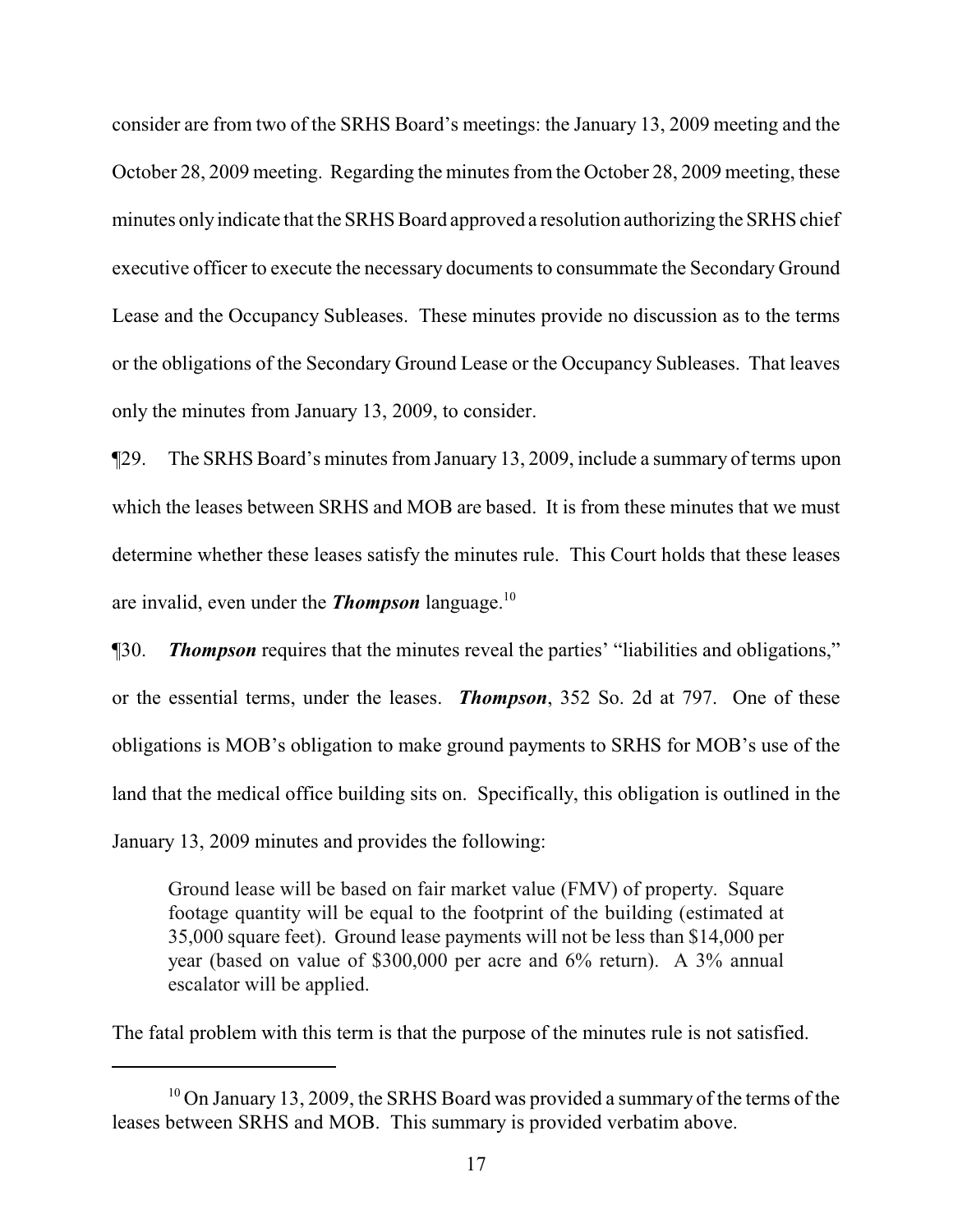The Court previously described the purpose of the minutes rule as follows:

(1) That when authority is conferred upon a board, the public is entitled to the judgment of the board after an examination of a proposal and a discussion of it among the members to the end that the result reached will represent the wisdom of the majority rather than the opinion or preference of some individual member; and

(2) that the decision or order when made shall not be subject to the uncertainties of the recollection of individual witnesses of what transpired, but that the action taken will be evidenced by a written memorial entered upon the minutes at the time, *and to which the public may have access to see what was actually done*.

*KPMG*, 283 So. 3d at 673 (quoting *Wellness, Inc.*, 178 So. 3d at 1293). Looking at SRHS's

Board minutes, however, neither the Board nor the public can calculate the exact payment

MOB must make to SRHS, and, thus, the public cannot "see what was actually done." *Id.*

¶31. Specifically, the term in question provides that "[the g]round lease will be based on

[the] fair market value (FMV) of [the] property" and "[g]round lease payments will not be

less than \$14,000 per year[.]" The term "fair market value" is subjective, and the public is

given no guidance on how it was to be determined. Facially, this term cannot even provide

the pubic a rough estimate of what MOB would pay SRHS. Even more so, this Court has

invalidated a contract in which the minutes provided similar language. In *Wellness, Inc.*, the

minutes provided that twelve rooms would be renovated "for a cost of less than \$5,000.00

per room." 178 So. 3d at 1291 (internal quotation marks omitted). Like the amount in *Wellness, Inc.*, the amount here provides the public no specificity as to what the actual payment will be.<sup>11</sup>

<sup>&</sup>lt;sup>11</sup> This term in *Wellness, Inc.*, reflects a maximum amount; however, the term in the instant case reflects a minimum amount. *Id.* Accordingly, the maximum amount in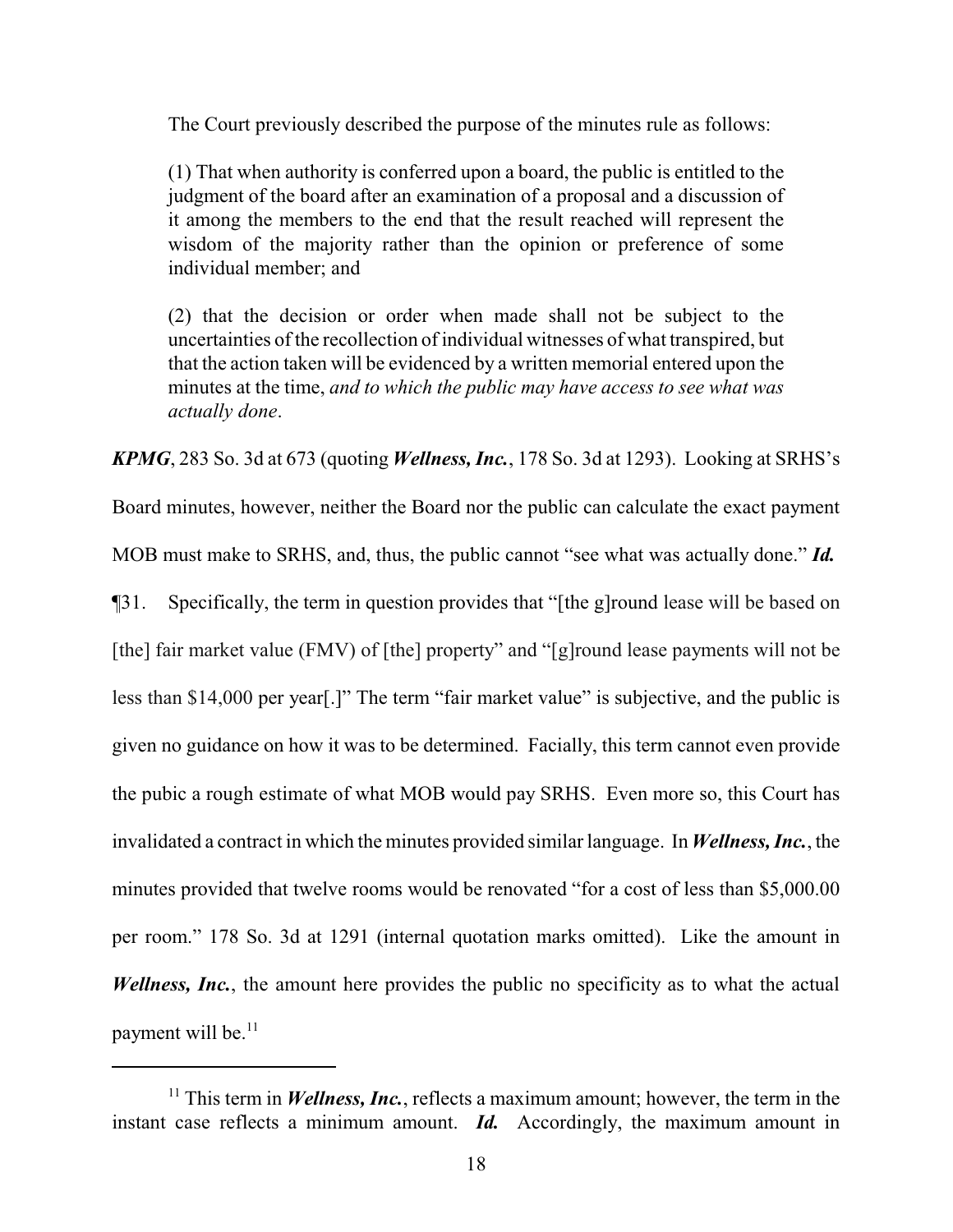¶32. Here, MOB's ground payment to SRHS is an obligation under the leases. *See Thompson*, 352 So. 2d at 797. It is impossible, however, for the public to calculate the ground payment MOB must make to SRHS by solely looking at the minutes. Thus, the public cannot "see what was actually done" by looking at the minutes. *KPMG*, 283 So. 3d at 673 (emphasis omitted). Further, "the importance of [this] public policy involved will be the overriding factor in such disputes even when the 'rule may work an apparent injustice.'" *Butler*, 659 So. 2d at 582 (quoting *Colle Towing Co.*, 57 So. 2d at 172). Therefore, we conclude that the minutes rule here is not satisfied because the public cannot calculate the ground payment MOB must make to SRHS. The chancery court did not err.<sup>12</sup>

# **II. Whether the chancery court correctly applied the equitable estoppel doctrine.**

¶33. MOB argues that the chancery court erred by not finding that the County and SRHS are equitably estopped from challenging the validity of the leases. Specifically, MOB contends that equitable estoppel applies because of MOB's reliance on certain representations that the leases were valid. These representations include, among other things, that the SRHS Board authorized its chief executive officer to execute documents involving the medical office building project; that a letter signed by SRHS's attorney opined

*Wellness, Inc.*, is more protective of the public.

 $12$  Also, as previously indicated, the chancery court found that the leases in this case were invalid because the essential terms of the leases were not contained in the minutes of the public boards involved. In making this determination, the chancery court specifically found that the default provisions and the Amended Occupancy Subleases were not contained in the minutes. After reviewing the minutes, we conclude that the chancery court is correct. These provisions are not mentioned in the minutes.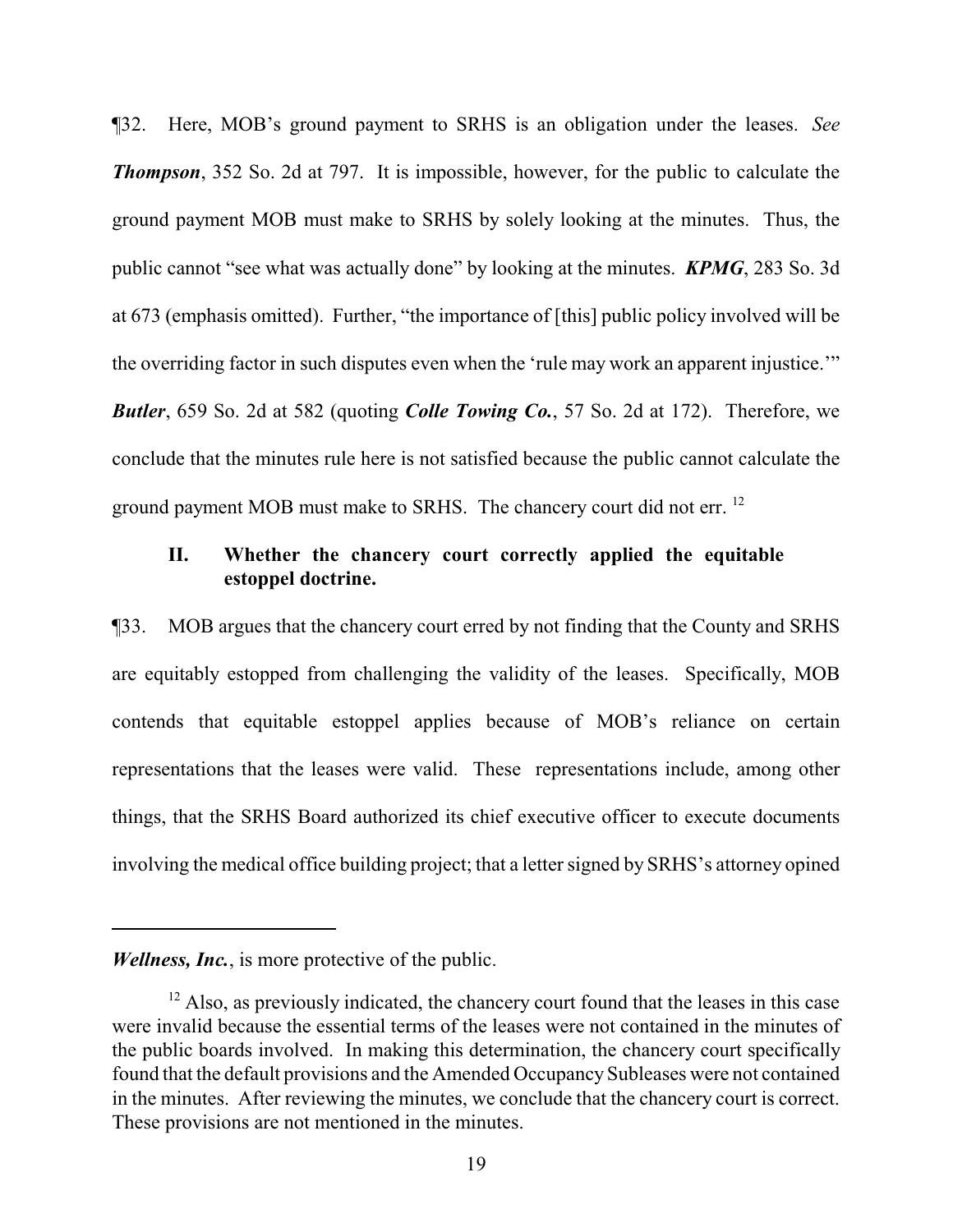the leases were valid and enforceable; that the County issued estoppel certificates validating the medical office building project; and also that the Chancery Court of Hinds County validated bonds that were used to finance the medical office building project. In relying on these representations, MOB asserts that it changed its position to its detriment, specifically, by taking out debt for the project. For that reason, MOB argues that the County and SRHS should be equitably estopped from challenging the validity the leases. This Court, however, concludes that the chancery court was correct not to apply equitable estoppel.

¶34. In *KPMG*, the Court held that "a public board may not be bound by estoppel unless the agreement at issue is duly and lawfully entered upon its minutes." 283 So. 3d at 675-76 (citing *Butler*, 659 So. 2d at 582). Also, in *Colle Towing Co.*, the Court held that if the minutes rule is not satisfied, "a county is not liable on a *quantum meruit* basis even though it may have made partial payments on a void oral contract, and, moreover, that in such case there is no estoppel against the county." 57 So. 2d at 172 (citing *Groton Bridge & Mfg. Co. v. Bd. of Supervisors of Warren Cnty.*, 80 Miss. 214, 21 So. 711, 712 (1902)).

¶35. Therefore, because the minutes rule was not satisfied, this Court concludes that the chancery court did not err by declining to apply equitable estoppel.

#### **III. Whether the chancery court correctly applied an equitable remedy.**

¶36. While the chancery court correctly found that the minutes rule was not satisfied, it went on to fashion its own equitable remedy by ordering MOB to sell the medical office building to SRHS. The chancery court deemed that "unjust enrichment law and the principles of equity" required this remedy. Such an equitable remedy, however, was neither

20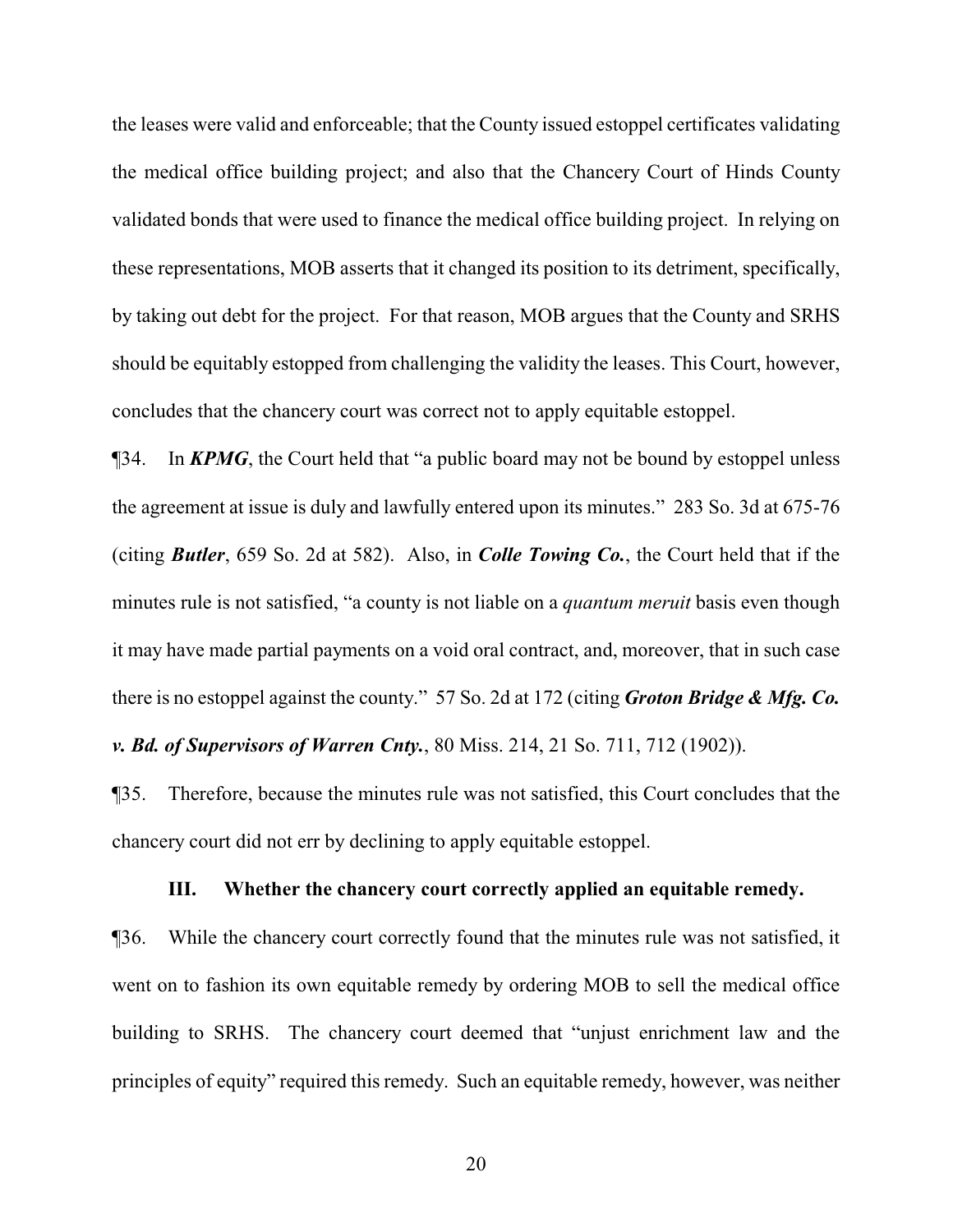pleaded nor briefed before the chancery court.

¶37. Indeed, MOB requested in its answer that "if the [chancery] court finds that the Prime Ground Lease is void or voidable, the [chancery] court will enter a judgment ordering SRHS to purchase . . . MOB's interest in the premises *pursuant to the [Secondary Ground Lease]*." (Emphasis added.) MOB requested this relief "pursuant to" the Secondary Ground Lease. Such relief, as requested, could never be granted pursuant to the Secondary Ground Lease because the chancery court itself determined that lease void. Moreover, despite the chancery court's own effort to remedy what it perceived as unjust enrichment, MOB never pled unjust enrichment explicitly.<sup>13</sup>

¶38. "It is well-settled law in Mississippi that [parties] are bound by what is alleged[.]" *Powell v. Clay Cnty. Bd. of Supervisors*, 924 So. 2d 523, 527 (Miss. 2006). Under the Mississippi Rules of Civil Procedure, however, "[w]hen issues not raised by the pleadings are tried by expressed or implied consent of the parties, they shall be treated in all respects as if they had been raised in the pleadings." Miss. R. Civ. P. 15(b). Even so, "[i]n order to determine that an issue was tried by implied consent both parties must be able to detect that a new issue was being litigated." *Par Indus., Inc. v. Target Container Co.*, 708 So. 2d 44, 52 (Miss. 1998) (citing *McCarty v. Kellum*, 667 So. 2d 1277, 1283-84 (Miss. 1995)).

¶39. Here, the parties neither pleaded nor briefed this issue. Furthermore, the County and SRHS specifically objected to the relief granted, and MOB objected to the manner in which the relief was determined. Therefore, we conclude that the chancery court erred by

 $13$  Additionally, the record indicates that MOB itself recognized in its brief opposing summary judgment that "MOB has not requested relief in quantum meruit at this time[.]"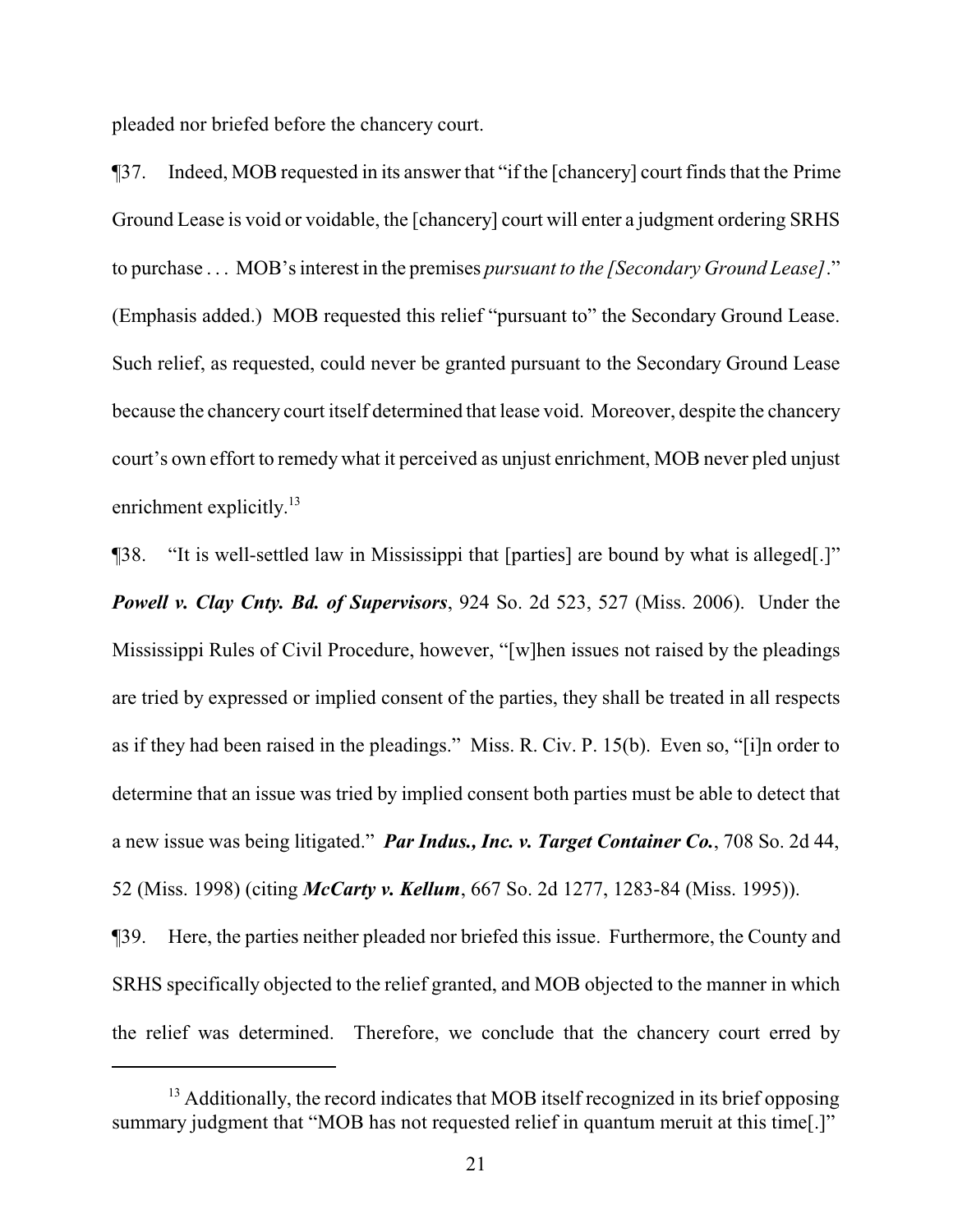fashioning this remedy.

#### **CONCLUSION**

¶40. As to the first appeal (No. 2019-IA-01630-SCT), the Prime Ground Lease between the County and SRHS was not mentioned in the SRHS Board's minutes and is, therefore, invalid. Additionally, the essential terms of the remaining leases, those leases between SRHS and MOB, were not properly contained within the minutes of the SRHS Board and are, likewise, invalid. Therefore, this Court concludes that the chancery court did not err in its minutes rule application, and we affirm and remand the decision of the chancery court.<sup>14</sup>

¶41. Also as to the first appeal (No. 2019-IA-01630-SCT), equitable estoppel is not a proper course of action when the minutes rule has not been satisfied. *See KPMG*, 283 So. 3d at 675-76. For this reason, this Court also concludes that the chancery court did not err by denying relief based in equitable estoppel, so we affirm and remand the judgment of the chancery court.

¶42. As to the second appeal (No. 2019-IA-01653-SCT), however, we conclude that the chancery court did err by fashioning its own equitable remedy by ordering the sale of the medical office building. This remedywas not requested by any party below. *See Par Indus., Inc.*, 708 So. 2d at 52 (citing *McCarty*, 667 So. 2d at 1283-84). Therefore, this Court

<sup>14</sup> The minutes rule produces harsh results. *See Urb. Devs. LLC v. City of Jackson, Miss.*, 468 F.3d 281, 300 (5th Cir. 2006) ("The *Colle Towing* case is often cited as an example of the harsh application of Mississippi's spread on minutes requirement, equity notwithstanding."). We have, however, repeatedly provided the simple solution: if you deal with public boards, you must assure that your contracts are recorded in the board minutes. *See KPMG*, 283 So. 3d at 669; *see also Wellness, Inc.*, 178 So. 3d at 1290; *Thompson*, 352 So. 2d at 796.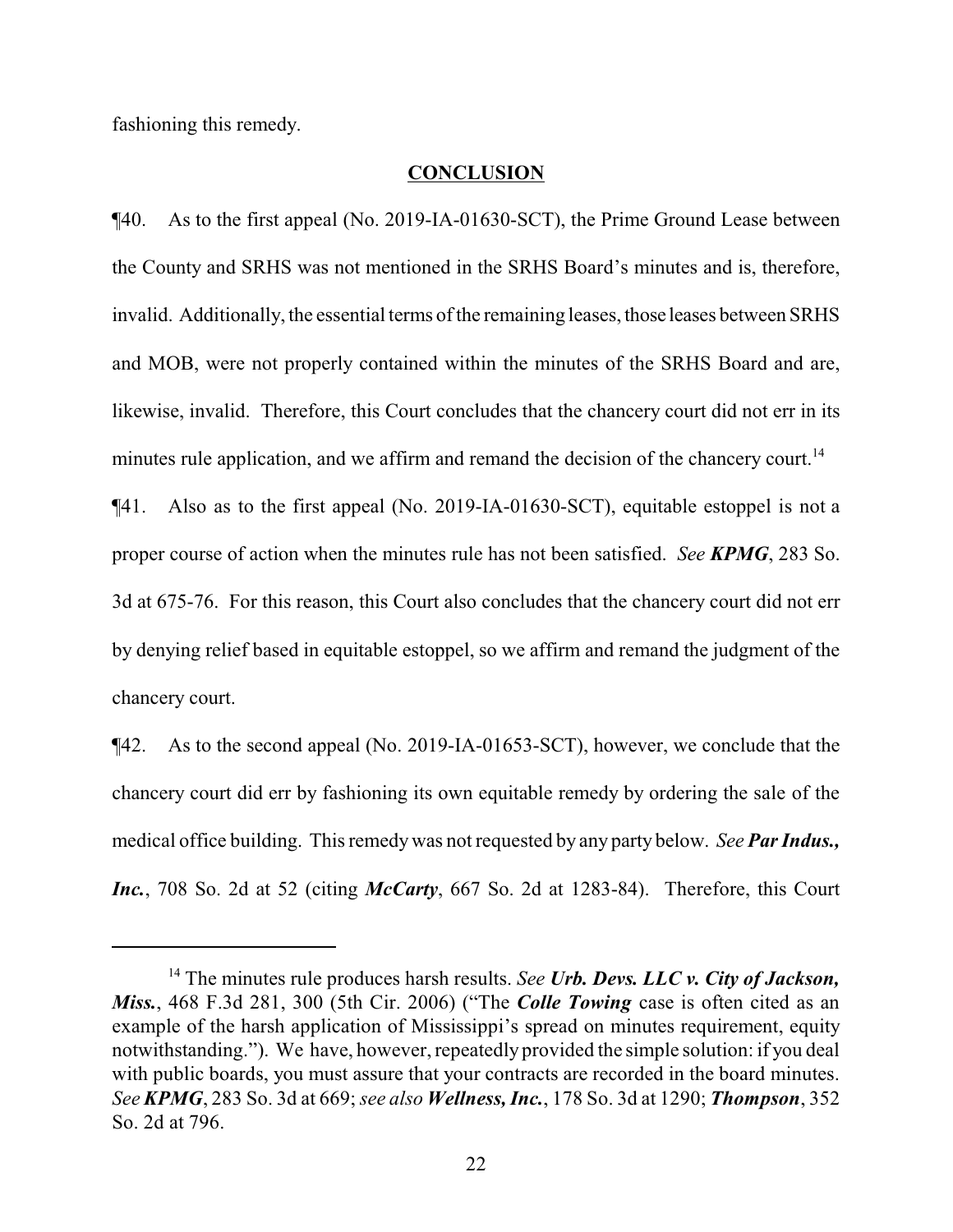reverses the judgment of the chancery court to the extent it fashioned its own equitable remedy and remands the case for further proceedings accordingly.

¶43. As this matter involves partial summary judgment, we note that we have resolved the declaratory-judgment action as to the validity of the leases. We make no finding as to any relief to which the parties may be entitled to on remand in this cause or pursuant to a separate action.

# ¶44. **AS TO 2019-IA-01630-SCT: AFFIRMED AND REMANDED. AS TO 2019-IA-01653-SCT: REVERSED AND REMANDED.**

# **RANDOLPH, C.J., KITCHENS AND KING, P.JJ., COLEMAN, MAXWELL, BEAM AND ISHEE, JJ., CONCUR. GRIFFIS, J., CONCURS IN PART AND DISSENTS IN PART WITH SEPARATE WRITTEN OPINION.**

#### **GRIFFIS, JUSTICE, CONCURRING IN PART AND DISSENTING IN PART:**

¶45. The most fundamental principle in considering motions for summary judgment was announced by this Court in the seminal case of *Brown v. Credit Center, Inc.*, 444 So. 2d 358, 363 (Miss. 1983). There, we held that "[s]ummary judgments, in whole or in part, should be granted with great caution." *Id.* Essential to this principle is that counsel, the trial court, and this Court must follow the procedures established by Rule 56 of the Mississippi Rules of Civil Procedure.

#### *Standard of Review*

¶46. This Court's review of the chancellor's order granting partial summary judgment is de novo. *Bennett v. Highland Park Apartments, LLC*, 170 So. 3d 450, 452 (Miss. 2015). This Court may affirm only if the record shows "there is no genuine issue as to any material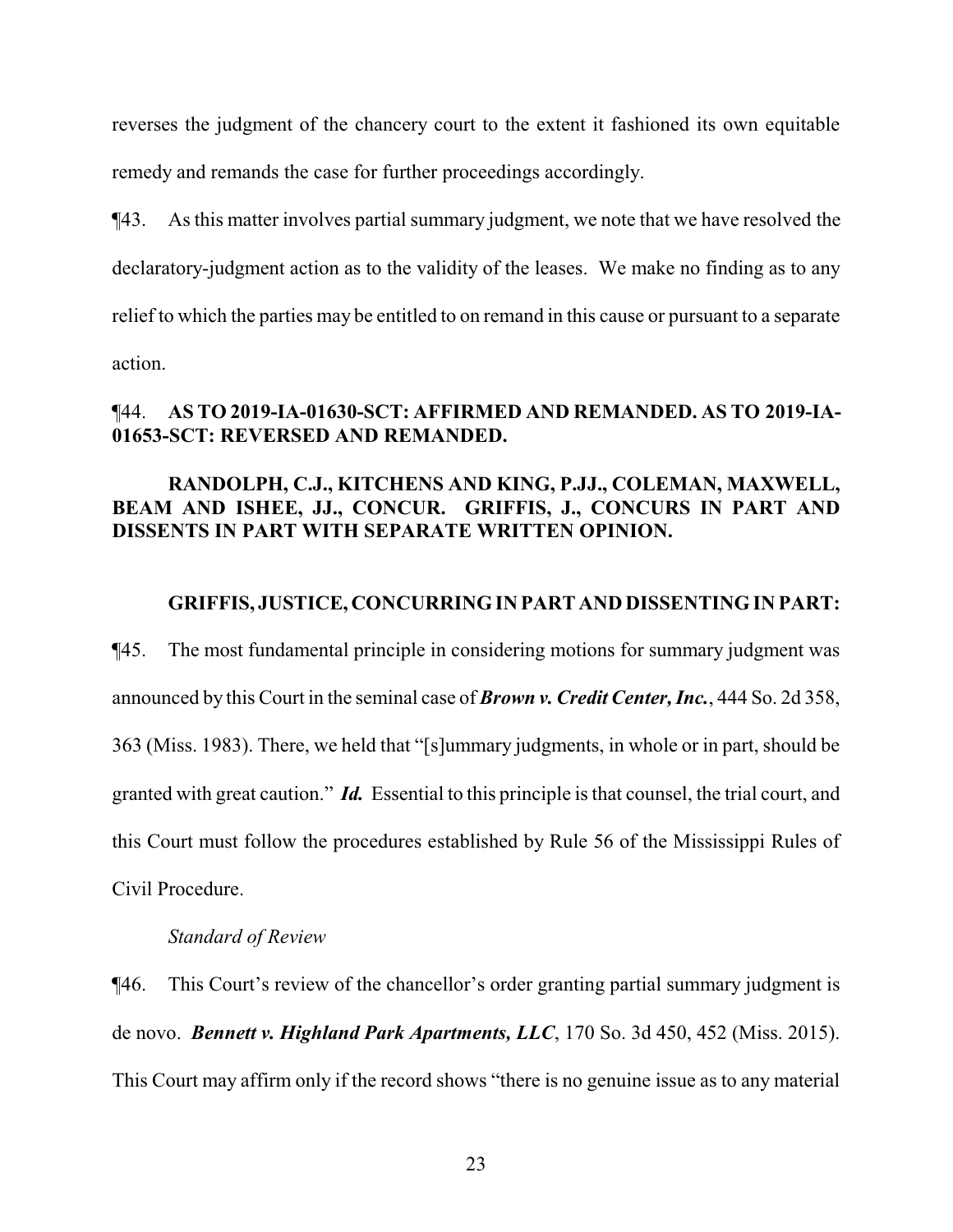fact and that the moving party is entitled to a judgment as a matter of law." M.R.C.P. 56(c). A de novo review "means that the case shall be tried the same as if it had not been tried before, and the court conducting such a trial may substitute its own findings and judgment for those of the inferior tribunal from which the appeal is taken." *Cal. Co. v. State Oil & Gas Bd.*, 200 Miss. 824, 838–39, 27 So. 2d 542, 544 (1946) (citing *Knox, Att'y Gen. v. L.N. Dantzler Lumber Co.*, 148 Miss. 834, 114 So. 873, 876 (1927)).

¶47. This Court's review of the chancellor's decision to grant a partial summary judgment should be conducted just as if this Court were sitting initially as the chancellor. This Court must look at the same pleadings, motions, and evidentiary material that the chancellor considered.<sup>15</sup>

#### *De Novo Review of Motions for Summary Judgment*

 $\P$ 48. Rule 56(c) provides that "[t]he judgment sought shall be rendered ... if the pleadings, depositions, answers to interrogatories and admissions on file, together with the affidavits, if any, show that there is *no genuine issue as to any material fact and that the moving party is entitled to a judgment as a matter of law*." M.R.C.P. 56(c) (emphasis added). Rule 56 does not authorize this Court or any court to grant a summary judgment sua sponte.

¶49. Jackson County's summary-judgment motion asks for a judgment as a matter of law on the particular grounds that "the lease between Jackson County and SRHS [is] *void for the*

<sup>&</sup>lt;sup>15</sup> The majority states that this Court's review is limited to the objections of the parties when the summary-judgment motion was before the chancellor. Maj. Op. ¶ 23. The cases cited are simply not applicable here. *Mills v. Nichols*, 467 So. 2d 924, 931 (Miss. 1985) considered the appeal froma jury verdict. *City of Jackson v. Jordan*, 202 So. 3d 199, 202 (Miss. 2016) considered the appeal of a final judgment and denial of a motion for reconsideration.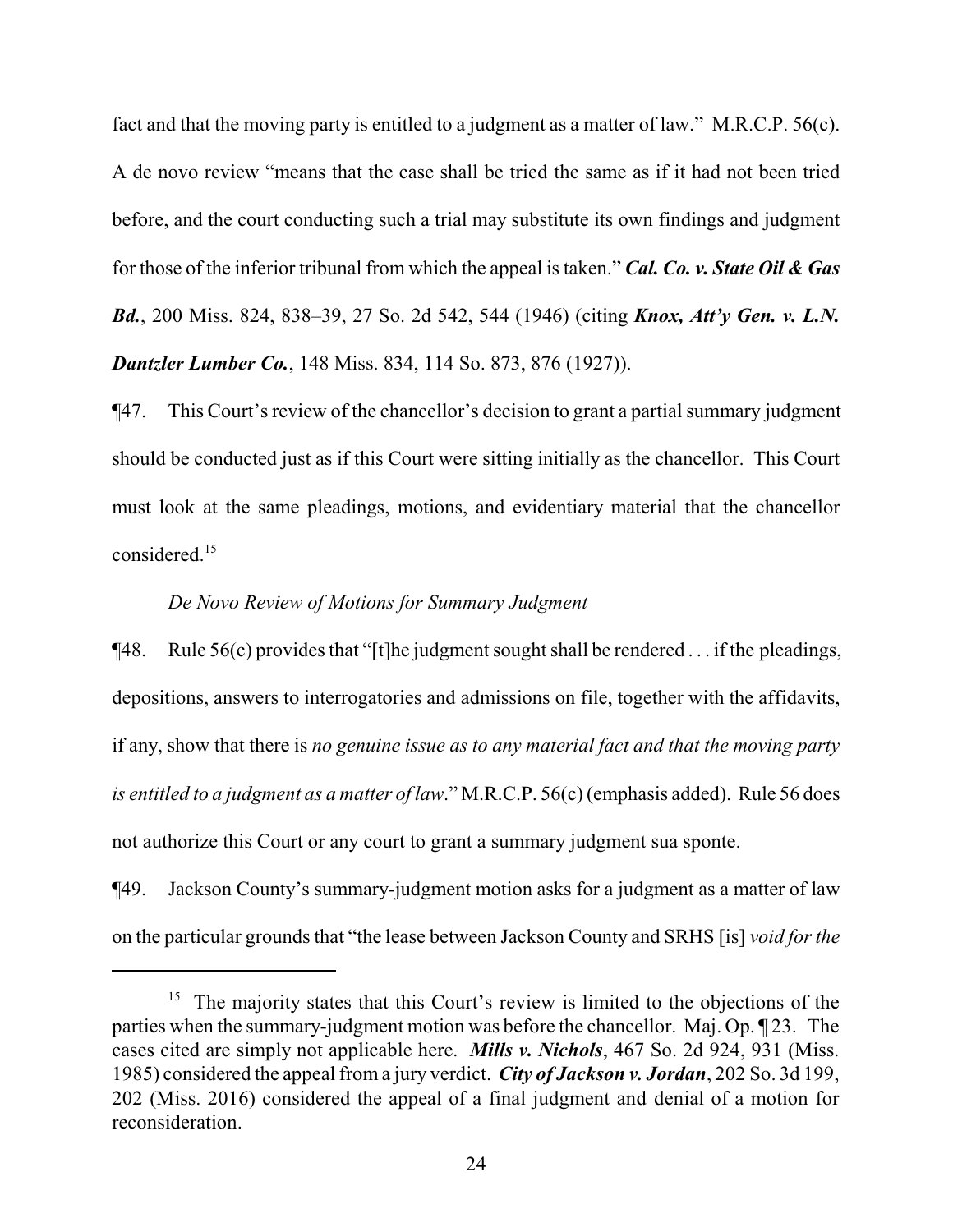*failure to comply with the resolution of Jackson County dated March 16, 2009 and that* Jackson County is entitled to possession of the land in question." (Emphasis added.) The motion does not state that Jackson County moves the court for a judgment as a matter of law on the particular ground that the Prime Ground Lease was void under the minutes rule. Also, Jackson County's complaint does not allege or claim that the Prime Ground Lease was void under the minutes rule. The majority concedes this is correct.<sup>16</sup>

¶50. SRHS's summary-judgment motion asks for a judgment as a matter of law on the particular grounds that the October 28, 2009 lease agreements between SRHS and MOB were void. The motion does not even mention the Prime Ground Lease. And the motion certainly does not ask the court for a judgment as a matter of law that the Prime Ground Lease was void, *for any reason whatsoever*. Also, SRHS's pleadings include no allegations or claims that the Prime Ground Lease was void. The majority concedes this is correct. Clearly, there were no grounds to grant a partial summary judgment in favor of SRHS.

**The first reason I would deny the summary judgments is based on Rules**  $7(b)(1)$  **and** 56(c) of the Mississippi Rules of Civil Procedure. I cannot, and no court should, grant a partial summary judgment on an issue not requested in the summary-judgment motion under consideration.

¶52. Rule 7(b)(1) *requires* "[a]n application to the court for an order shall be by motion

<sup>&</sup>lt;sup>16</sup> Interestingly, in footnote 7, the majority states, "[w]e disagree. We do concede, however, that the County never used the term 'minutes rule' in its complaint." Maj. Op.  $\P$ 22 n.7. A review of Jackson County's complaint and motion will show that "minutes rule" is not mentioned in the complaint or the motion. The majority offers no explanation because there is none; yet the majority simply disregards it as an error that it deems is not meaningful or fundamental.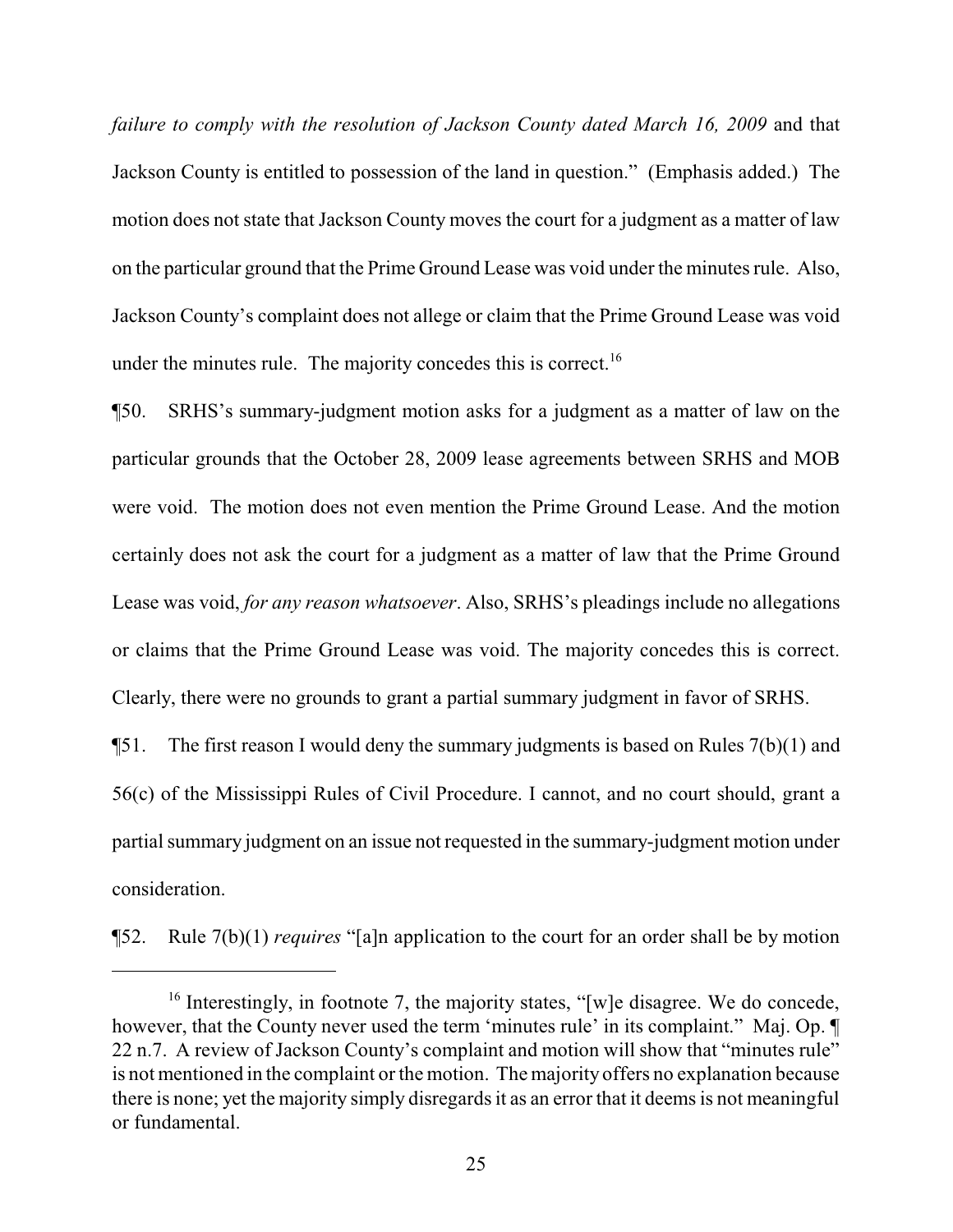which . . . shall be made in writing, *shall state with particularity the grounds therefor* . . . ." M.R.C.P. 7(b)(1) (emphasis added).

¶53. Neither Jackson County's nor SRHS's summary-judgment motions applied to the court for a judgment as a matter of law on the particular ground that the Prime Ground Lease was void under the minutes rule as the majority finds. The majority concedes this is correct.

¶54. Despite the fact that this reason was not raised in the motions, the majority concludes that the validity of the Prime Ground Lease under the minutes rule was properly raised because it was argued in Jackson County's memorandum. The Rules of Civil Procedure do not authorize an application to the court for an order for summary judgment based on what is in a memorandum. A motion is required consistent with Rule 7(b)(1).

¶55. In *Thornton v. Big M Transportation Co.*, the Court of Appeals considered a summary-judgment motion in which the factual and legal issues were not clearly stated as the rules require. *Thornton v. Big M Transp. Co.*, 146 So. 3d 393, 398 (Miss. Ct. App. 2014). The court then cited *Estate of Jackson v. Mississippi Life Insurance Co.*, 755 So. 2d 15, 22 (Miss. Ct. App. 1999), in which the court held:

The local rule stated that failure to submit the itemization or other required documents "may result in the denial of the motion" or other appropriate sanction. Another court stated that the purpose of a similar rule was for "laying out the material facts in dispute clearly for a district court that is swamped with an overwhelming number of civil and criminal dispositive motions." *The rule also avoids* "*the recurrent problem of ferreting through the record and the specter of district judges being unfairly sandbagged by unadvertised factual issues.*" *Somewhat colorfully this has been called an* "*anti-ferreting rule.*"

*Est. of Jackson v. Miss. Life Ins. Co.*, 755 So. 2d 15, 22 (Miss. Ct. App. 1999) (emphasis added) (citations omitted). The rules of civil procedure are clear and mean what they say.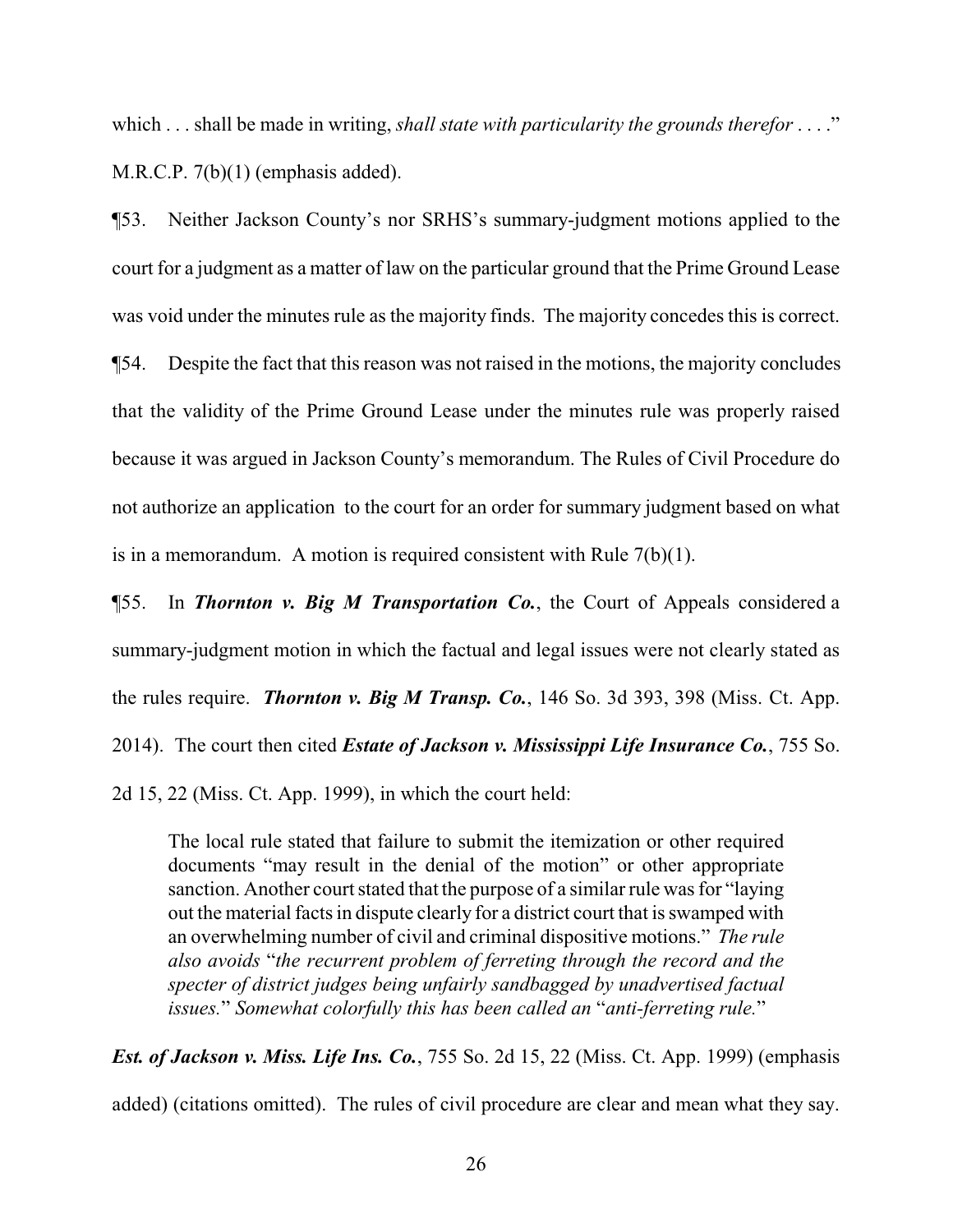Motions for summary judgment must state with particularity the grounds that support the motion; otherwise, the motion should be denied. The Court of Appeals' willingness to accept less than what is required by the rules is not authorized or acceptable practice under the rules of civil procedure. Under the majority's decision today, the "anti-ferreting rule" has been rescinded.

¶56. This Court has never ruled as the majority does today. If the members of this Court want to amend the Mississippi Rules of Civil Procedure, then we should do just that. The record does not support the conclusion that the matter was presented and decided by agreement. Nevertheless, this case will stand for the legal principle that the rules of civil procedure do not have to be followed. This is dangerous precedent indeed. This Court is "charged with considering all law bearing on this subject . . . . And this Court, 'as a matter of institutional necessity and constitutional imperative, is the ultimate expositor of the law of this state [and] . . . on matters of law, it is our job to get it right.'" *Pascagoula Sch. Dist. v. Tucker*, 91 So. 3d 598, 604 (Miss. 2012) (alterations in original) (quoting*UHS-Qualicare, Inc. v. Gulf Coast Cmty. Hosp., Inc.*, 525 So. 2d 746, 754 (Miss. 1987)). This Court must enforce the rules of civil procedure as written.

¶57. Because I find that neither Jackson County's nor SRHS's motions for summary judgment applied to the Court for a judgment as a matter of law on the particular grounds that the Prime Ground Lease was void under the minutes rule, I would deny their motions for summary judgment and reverse and remand this case for further proceedings.

¶58. If Jackson County and SRHS want a partial summary judgment on the particular

27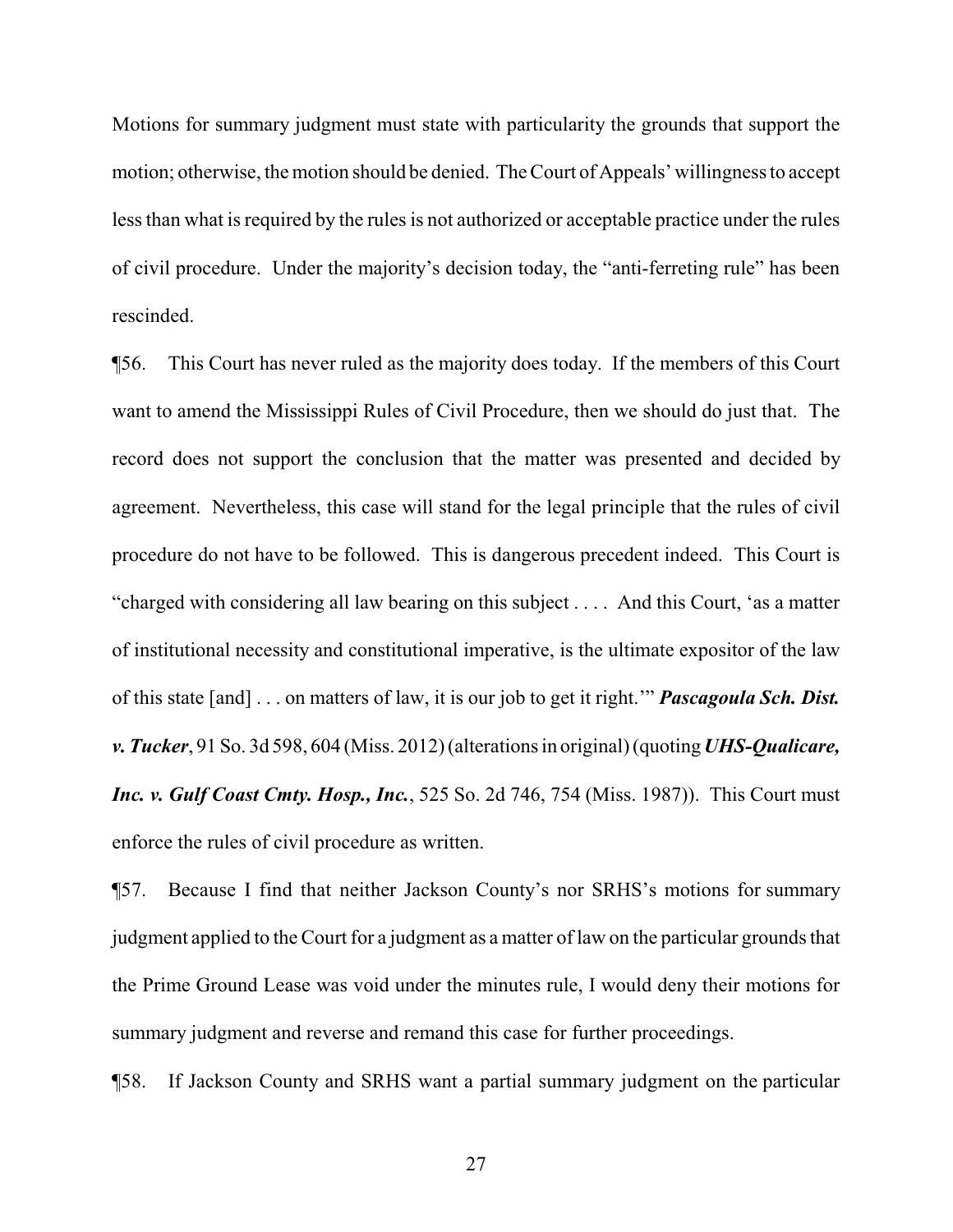grounds that the Prime Ground Lease is void under the minutes rule, then they can simply file a motion that says exactly that; they cannot hide it in a memorandum. This Court should enforce Rules 7(b)(1) and 56(c), not ignore them.

¶59. The second reason I would deny the summary-judgment motions is that I do not find Jackson County is entitled to a judgment as a matter of law that the Prime Ground Lease is void under the minutes rule.

¶60. SRHS's pleadings and motions neither pled nor requested a finding that the Prime Ground Lease was void. Thus, if we consider SRHS's motion alone, summary judgment is not appropriate in favor of SRHS holding that the Prime Ground Lease is be void under the minutes rule or for any other reason.

¶61. Jackson County's summary-judgment motion is the only possible basis to grant a partial summary judgment. Despite the fact that the motion does not make such claim, the majority's de novo review finds the Prime Ground Lease to be void as a matter of law based on Jackson County's complaint and memorandum. However, the majority states:

The Prime Ground Lease established the terms of the agreement between the County and SRHS for the purpose of building a medical office building. The County Board attached this lease to its minutes when the County Board executed the lease with SRHS. The record, however, does not show SRHS's Board, likewise, included the Prime Ground Lease in its minutes.

Maj. Op. ¶ 19.

¶62. There is no dispute of fact or law that the Prime Ground Lease *was actually recorded in the minutes of* Jackson County's Board. Thus, under the cases cited by the majority, the Prime Ground Lease is enforceable against Jackson County because it was properly recorded

28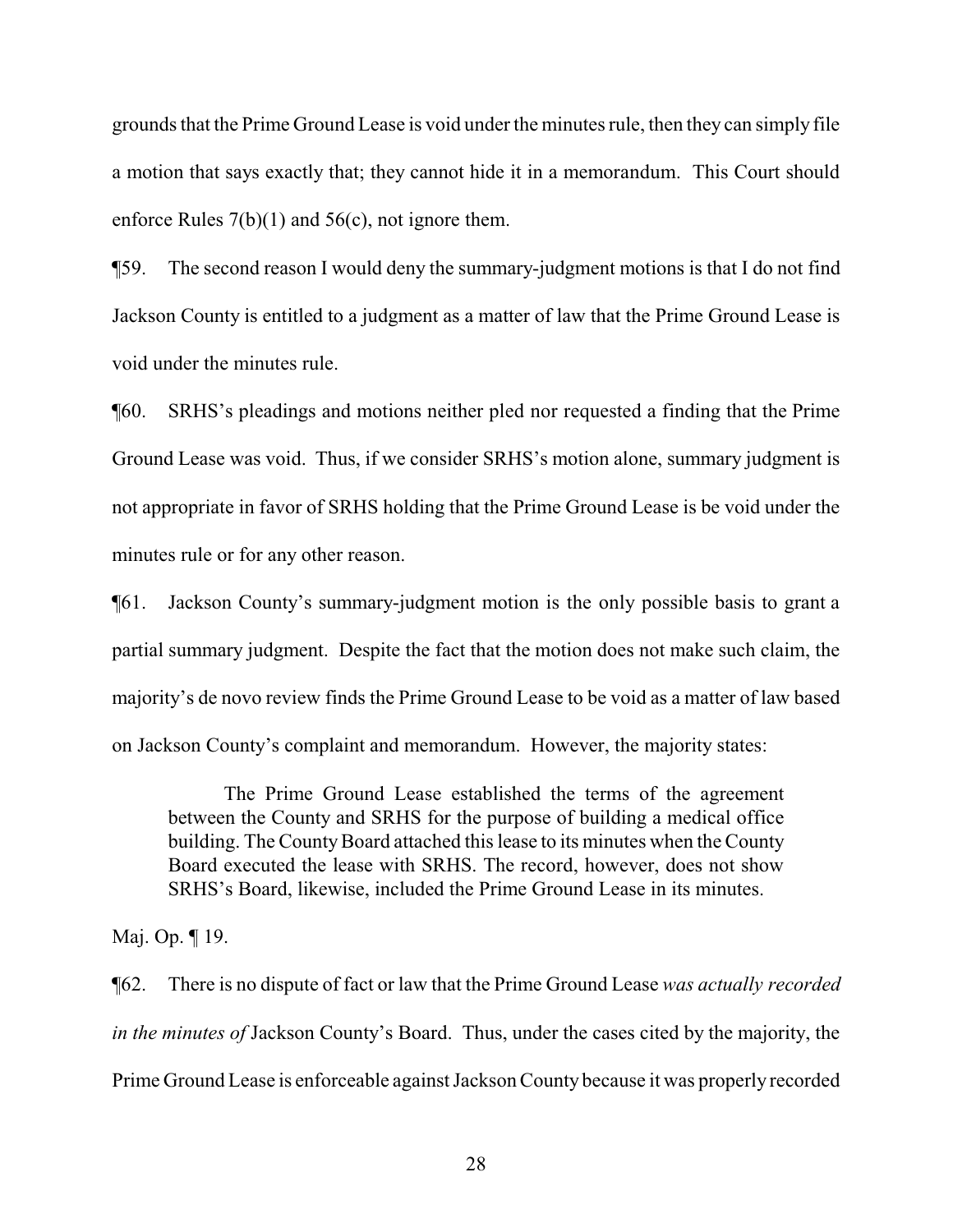in Jackson County's minutes. The majority recognizes this but, in footnote 5, asserts that Jackson "County, as a contracting party, has the same right to claim the invalidity of a lease for failure to be included in the minutes as would a private citizen. Further, there is nothing in the SRHS Board minutes indicating that they ever agreed to the Prime Ground Lease." Maj. Op.  $\P$  21 n.5. Yet again, the majority cites no authority for such proposition. It seems to be contrary to the public policy behind the minutes rule to allow a public entity that recorded the contract in its minutes to escape any obligation under the contract because it is not in the minutes of another public entity. The majority cites no authority that supports this conclusion.

¶63. The majority argues that Jackson County's reference to *KPMG, LLP v. Singing River Health System*, 283 So. 3d 662, 664 (Miss. 2018), was sufficient to raise and grant partial summary judgment under the minutes rule. In *KPMG*, this Court considered the first of two cases that concerned a contract/engagement letter between SRHS and KPMG, the accounting firm that audited SRHS's financial statements. KPMG's engagement letters were not attached to SRHS's minutes. *Id.* at 665. SRHS sued KPMG and alleged claims for breach of contract and professional negligence and claimed it was not award that its pension plan was grossly underfunded. *Id.* at 667-68. KPMG filed a motion to compel arbitration and claimed there was an enforceable arbitration clause in KPMG's engagement letters. *Id.* at 668-69. KPMG appealed the court's denial of the motion to compel arbitration. *Id.* at 668. The ruling was limited to the conclusion that the dispute-resolution provisions in KPMG's engagement letters were "unenforceable because the Board's minutes failed to include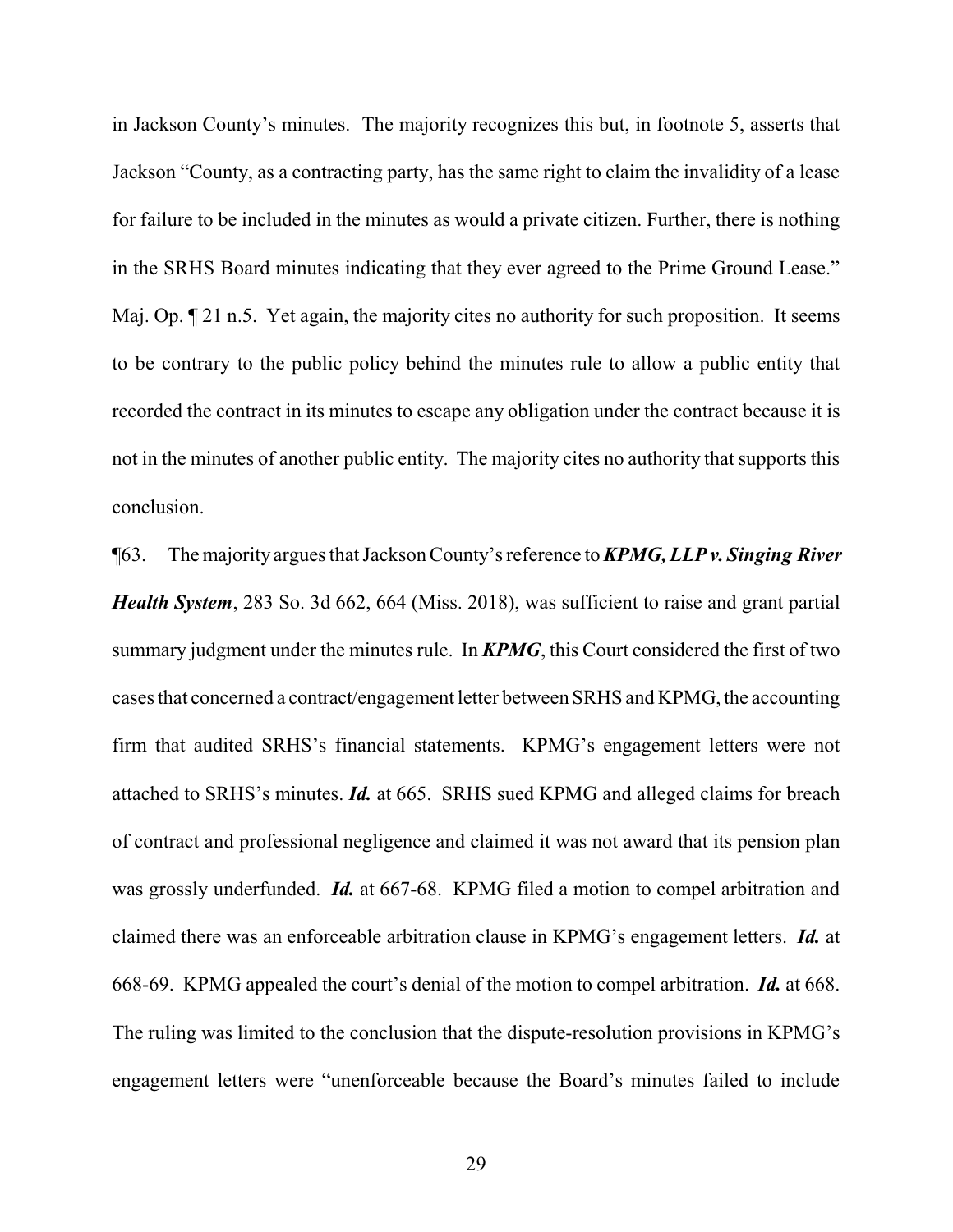enough terms and conditions of the KPMG letters and attachments; accordingly, determining the obligations and liabilities of both parties under those agreements is impossible." *Id.* at 674. *The Court did not rule that the contract between KPMG and SRHS was void or that the contract was invalid*. *Id.* In fact, SRHS sought enforcement of the contract that was not filed in its minutes when it filed the lawsuit for breach of contract. *Id.*

¶64. In *Wellness, Inc. v. Pearl River County Hospital*, 178 So. 3d 1287, 1289 (Miss. 2015), this Court considered a contract entered by a public hospital's administrator with Wellness to provide materials for a renovation, and the contract was not included in the hospital's minutes. The hospital filed a lawsuit against Wellness and asserted claims for fraud, conspiracy, and breach of contract that arose out of the contract. *Id.* As a defense, Wellness sought to compel mediation and arbitration, and the trial court denied the motion.

*Id.* On appeal, this Court ruled:

Mississippi Code Section 41-13-35(3) (Rev. 2013) requires a board of trustees of a community hospital to "keep minutes of its official business[.]" A community hospital board of trustees, as does any public board in the State of Mississippi, speaks and acts only through its minutes. And where a public board engages in business with another entity, "[n]o contract can be implied or presumed, it must be stated in express terms and recorded on the official minutes and the action of the board[.]"

However, the entire contract need not be placed on the minutes. Instead, it may be enforced where "enough of the terms and conditions of the contract are contained in the minutes for determination of the liabilities and obligations of the contracting parties without the necessity of resorting to other evidence." However, it is the responsibility of the entity contracting with the Board, not the responsibility of the Board itself, to ensure that "the contract is legal and properly recorded on the minutes of the board."

*Id.* at 1290-91 (citations omitted). Then, the Court held: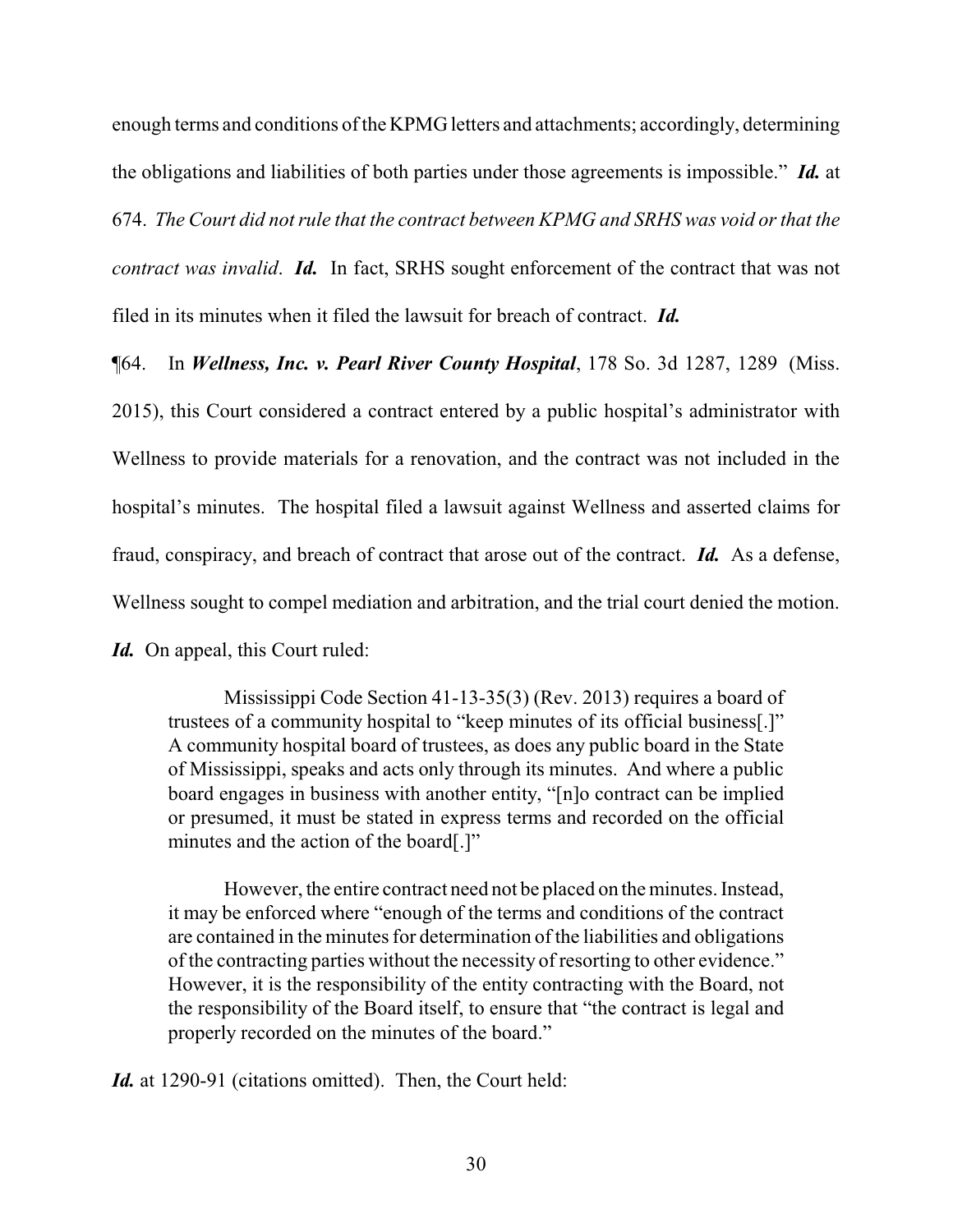In the instant case, the minutes from the Board of Trustees' meetings do not set forth sufficient terms to establish the liabilities and obligations of the parties, and thus the court cannot enforce the contract, much less the mediation or arbitration clauses therein. . . .

The Court will not draw an enforceable arbitration clause from such general, imprecise language. . . . "This Court has held that '[a]rbitration is a matter of contract and a party cannot be required to submit to arbitration any dispute which he has not agreed so to submit." The burden of establishing the existence of an arbitration agreement, in line with the burden of establishing the existence of a contract, rests on the party seeking to invoke it. We find that Wellness has not carried its burden of proof, so the trial court did not err in denying the Motion to Compel Mediation and (If Necessary) Arbitration.

Id. at 1291-92 (citations omitted).

¶65. It is important to note that, in *Wellness*, *this Court did not find the contract to be void*. Instead, the hospital sought to enforce the contract against Wellness. *Id.* This Court simply ruled only to not enforce the arbitration provision in the contract that was not attached to the hospital's minutes. *Id.* This Court remanded the case for the trial court to consider the hospital's claims under the contract. *Id.* at 1293.

¶66. In *Thompson v. Jones County Community Hospital*, 352 So. 2d 795, 796 (Miss. 1977), a former employee sued the hospital under an employment contract. The trial court granted a motion to dismiss because the contract was not entered in the hospital board's minutes and "enough of the substance of the contract" was not in the minutes. *Id.* at 795. The minutes stated only that a four-year contract as executive director of the hospital had been granted to the plaintiff and that its acceptance had been unanimous after "appropriate discussions." *Id.* at 795-96. The Court ruled that because the minutes contained "no reference to the salary to be paid plaintiff for his services, . . . the Court may not determine the amount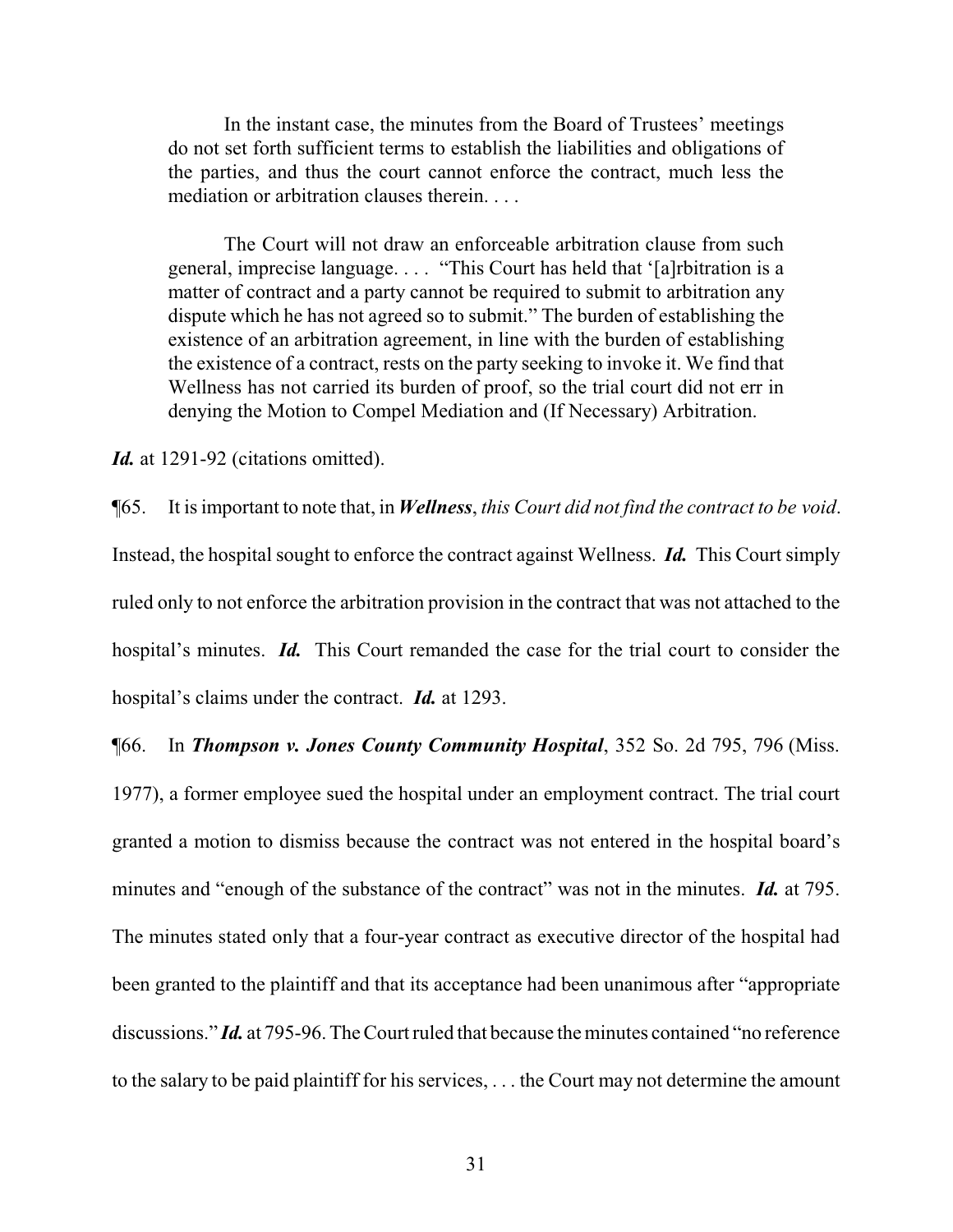of the salary." *Id.* at 797-98. Mississippi law does not declare such contracts to be void.

¶67. Finally, the majority does not consider that the words "void" and "invalid" have an important legal meaning and effect. The Court of Appeals ruled that "[v]oid ab initio means that a contract is null from the beginning if it seriously offends law or public policy, in contrast to a contract that is merely voidable at the election of one of the parties. Because of this, it is as if the contract never existed." *Wells Fargo Advisors, LLC v. Runnels*, 126 So. 3d 137, 144 (Miss. Ct. App. 2013). In *Home Base Litter Control, LLC v. Claiborne County*, the Court of Appeals ruled:

A "void" contract is one that is illegal ab initio as a matter of law, whereas a "voidable" contract is one that is later set aside due to some external factor. "Void ab initio means that a contract is null from the beginning if it seriously offends law or public policy, in contrast to a contract that is merely voidable at the election of one of the parties." For example, a contract entered into by fraudulent inducement—an illegal factor outside the contract—renders a contract voidable, not void. A voidable contract will only be invalidated if "the one defrauded . . . act[s] promptly and finally to repudiate the agreement[.]" If no action is taken by the defrauded party, the voidable contract will continue legally in existence. A voidable contract can be revived, but a void contract cannot.

# *Home Base Litter Control, LLC v. Claiborne Cnty.*, 183 So. 3d 94, 101 (Miss. Ct. App.

2015) (alterations in original) (citations omitted).

 $\P$ 68. I can find no cases that discuss or support the finding of an invalid contract.<sup>17</sup> The

<sup>&</sup>lt;sup>17</sup> The majority challenges this statement. Maj. Op.  $\P$  21 n.6. The majority cites "*Wellness, Inc. v. Pearl River County Hospital*, 178 So. 3d 1287, 1290 (Miss. 2015) (holding that an arbitration agreement is *not valid* because the hospital board minutes did not include sufficient reference to liabilities and obligations to mediate or arbitrate)." Maj. Op. ¶ 21 n.6. The majority fails to recognize that, in *Wellness*, the arbitration agreement was a provision in the contract. *Id.* at 1289. The court did *not find the entire contract* to be invalid; instead, it only found the arbitration provision to be invalid. *Id.* at 1291-92. Moreover, the case was remanded to enforce the contract. *Id.* (emphasis added).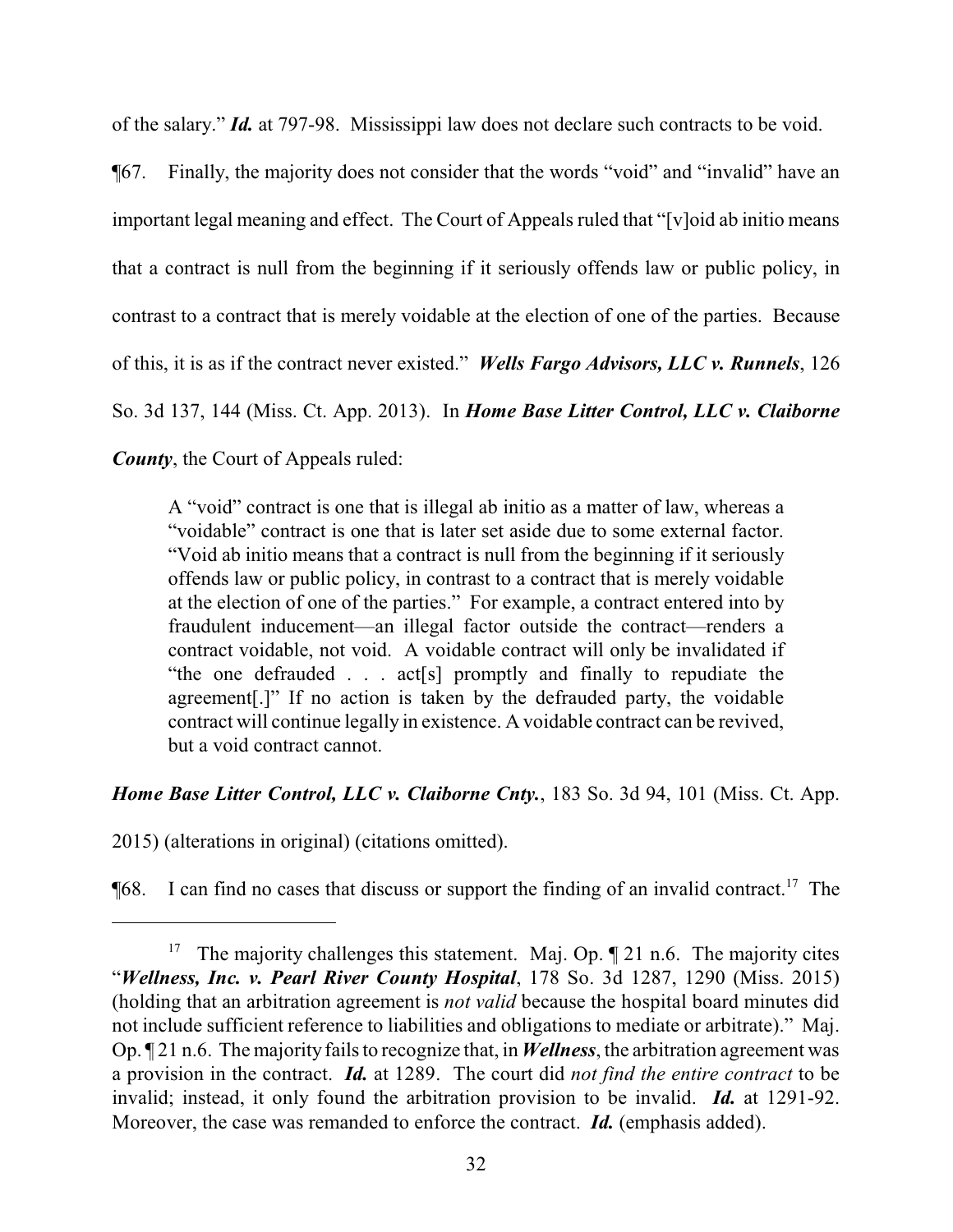cases cited by the majority do not hold that the relevant contracts were void or invalid. Instead, these cases simply decide whether there are sufficient terms of the contracts in the minutes so as to allow the contracts or a specific contract provision to be enforced against the public entity that did not record the contract in its minutes. The majority does not and cannot cite an authority in which the court, in a declaratory judgment action, declared a contract to be void or invalid.

¶69. The majority fails to consider the import of the undisputed fact that the Prime Ground Lease was actually recorded in Jackson County's minutes. Accordingly, the Prime Ground Lease is in fact enforceable against Jackson County. The fact that SRHS did not include the Prime Ground Lease in its minutes does not give Jackson County the right to declare the Prime Ground Lease to be void. The majority cites no law for this principle, and I find no law that would support granting Jackson Countya partial summary judgment when the Prime Ground Lease was properly recorded in its minutes.

¶70. Finally, the majority concludes that the "remaining leases in this case—the Secondary Ground Lease, the Occupancy Subleases and the Amended Occupancy Subleases—are between SRHS and MOB. [Because] we hold that the minutes rule was not satisfied as to the Prime Ground Lease . . . we conclude that the remaining leases are also invalid." Maj. Op. ¶ 25. However, because the majority finds this issue dispositive, I end my analysis here. The

The majority also cites "*Rawls Springs Utility District v. Novak*, 765 So. 2d 1288, 1292 (Miss. 2000) (holding that an agreement not included in the minutes of a public board 'render[s] the agreement *void*')." Maj. Op. ¶ 21 n.6. *Novak* has no relevance here. In *Novak*, the Court ruled that an *oral contract* was void. *Novak*, 765 So. 2d at 1292. There is no oral contract here. Indeed, the relevant contract here was in writing and was recorded in the minutes of Jackson County. *Novak* provides no governing principle applicable here.